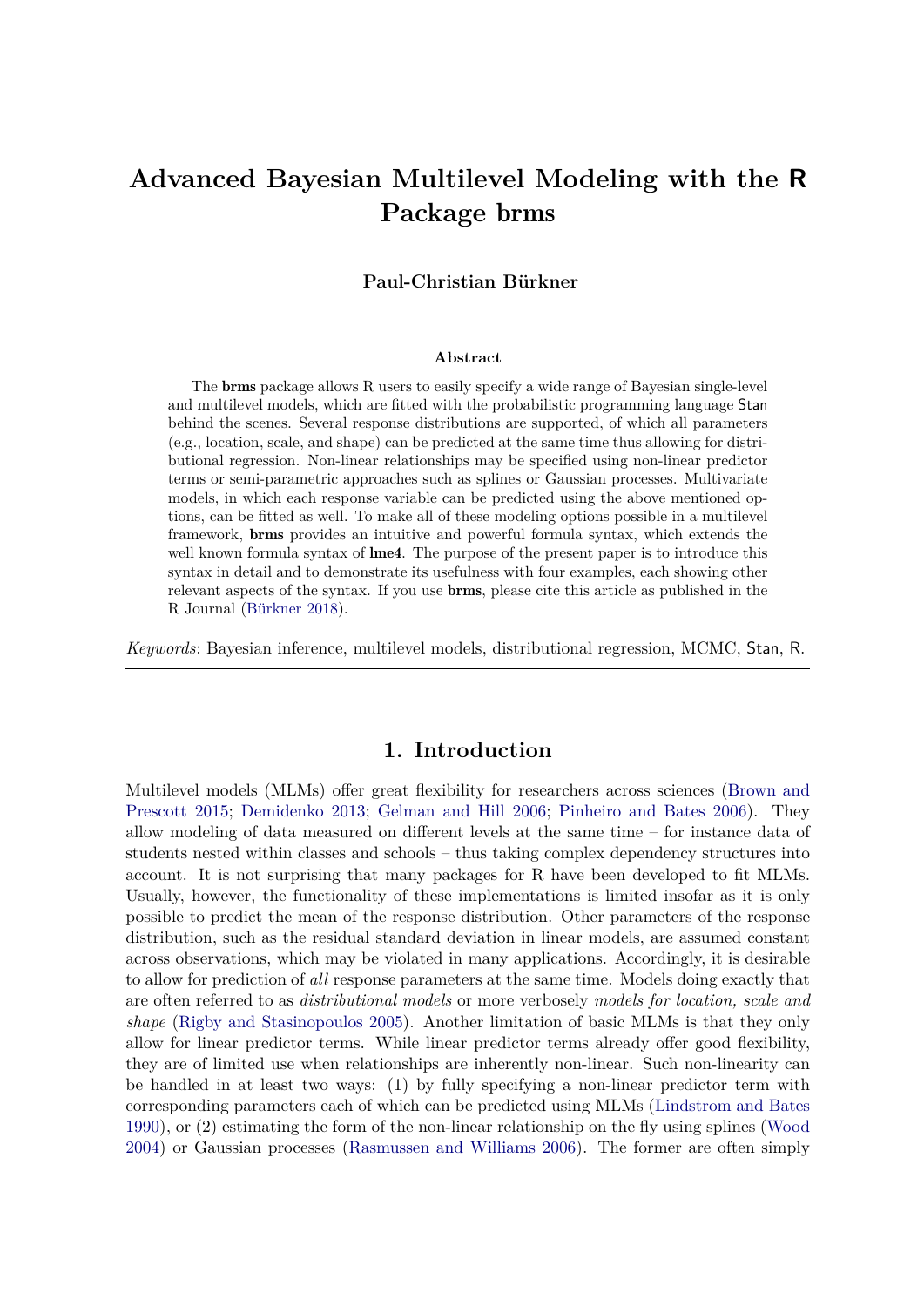called *non-linear models*, while models applying splines are referred to as *generalized additive models* (GAMs; [Hastie and Tibshirani,](#page-22-6) [1990\)](#page-22-6).

Combining all of these modeling options into one framework is a complex task, both conceptually and with regard to model fitting. Maximum likelihood methods, which are typically applied in classical 'frequentist' statistics, can reach their limits at some point and fully Bayesian methods become the go-to solutions to fit such complex models [\(Gelman, Car](#page-22-7)[lin, Stern, and Rubin 2014\)](#page-22-7). In addition to being more flexible, the Bayesian framework comes with other advantages, for instance, the ability to derive probability statements for every quantity of interest or explicitly incorporating prior knowledge about parameters into the model. The former is particularly relevant in non-linear models, for which classical approaches struggle more often than not in propagating all the uncertainty in the parameter estimates to non-linear functions such as out-of-sample predictions.

Possibly the most powerful program for performing full Bayesian inference available to date is Stan [\(Stan Development Team 2017c;](#page-23-2) [Carpenter, Gelman, Hoffman, Lee, Goodrich, Be](#page-22-8)[tancourt, Brubaker, Guo, Li, and Ridell 2017\)](#page-22-8). It implements Hamiltonian Monte Carlo [\(Duane, Kennedy, Pendleton, and Roweth 1987;](#page-22-9) [Neal 2011;](#page-22-10) [Betancourt, Byrne, Livingstone,](#page-20-1) [and Girolami 2014\)](#page-20-1) and its extension, the No-U-Turn (NUTS) Sampler [\(Hoffman and Gel](#page-22-11)[man 2014\)](#page-22-11). These algorithms converge much more quickly than other Markov-Chain Monte-Carlo (MCMC) algorithms especially for high-dimensional models [\(Hoffman and Gelman](#page-22-11) [2014;](#page-22-11) [Betancourt](#page-20-1) *et al.* [2014;](#page-20-1) [Betancourt 2017\)](#page-20-2). An excellent non-mathematical introduction to Hamiltonian Monte Carlo can be found in [Betancourt](#page-20-2) [\(2017\)](#page-20-2).

Stan comes with its own programming language, allowing for great modeling flexibility [Stan](#page-23-2) [Development Team](#page-23-2) [\(2017c\)](#page-23-2); [Carpenter](#page-22-8) *et al.* [\(2017\)](#page-22-8)). Many researchers may still be hesitent to use Stan directly, as every model has to be written, debugged and possibly also optimized. This may be a time-consuming and error-prone process even for researchers familiar with Bayesian inference. The **brms** package [\(Bürkner 2017\)](#page-20-3), presented in this paper, aims to remove these hurdles for a wide range of regression models by allowing the user to benefit from the merits of Stan by using extended lme4-like [\(Bates, Mächler, Bolker, and Walker](#page-20-4) [2015\)](#page-20-4) formula syntax, with which many R users are familiar with. It offers much more than writing efficient and human-readable Stan code: brms comes with many post-processing and visualization functions, for instance to perform posterior predictive checks, leave-one-out cross-validation, visualization of estimated effects, and prediction of new data. The overarching aim is to have one general framework for regression modeling, which offers everything required to successfully apply regression models to complex data. To date, it already replaces and extends the functionality of dozens of other R packages, each of which is restricted to specific regression models<sup>[1](#page-1-0)</sup>.

The purpose of the present article is to provide an introduction of the advanced multilevel formula syntax implemented in brms, which allows to fit a wide and growing range of nonlinear distributional multilevel models. A general overview of the package is already given in [Bürkner](#page-20-3) [\(2017\)](#page-20-3). Accordingly, the present article focuses on more recent developments. We begin by explaining the underlying structure of distributional models. Next, the formula syntax of lme4 and its extensions implemented in brms are explained. Four examples that demonstrate the use of the new syntax are discussed in detail. Afterwards, the functionality of

<span id="page-1-0"></span><sup>&</sup>lt;sup>1</sup>Unfortunately, due to the implementation via Stan, it is not easily possible for users to define their own response distributions and run them via brms. If you feel that a response distribution is missing in brms, please open an issue on GitHub (<https://github.com/paul-buerkner/brms>).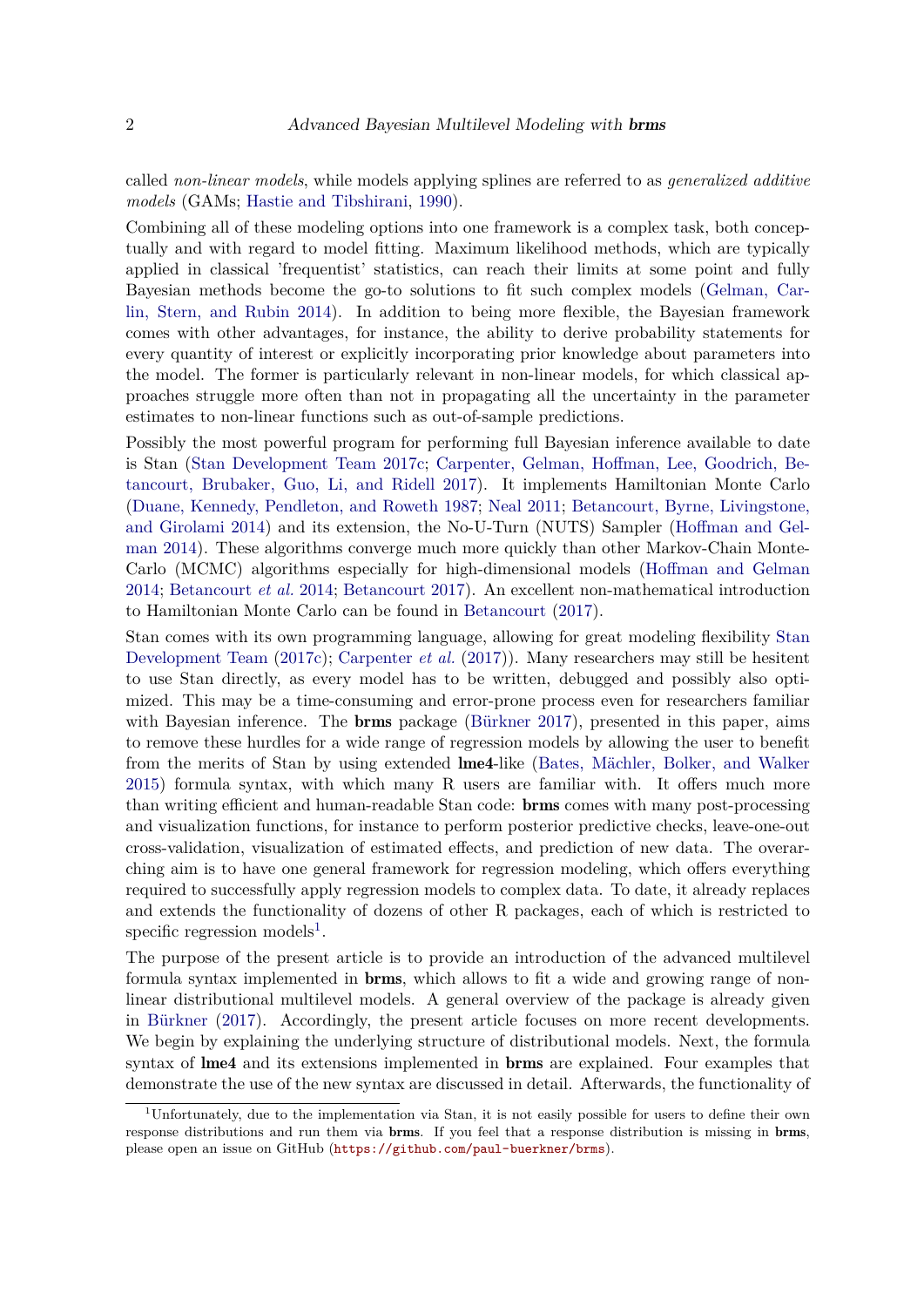brms is compared with that of rstanarm [\(Stan Development Team 2017a\)](#page-23-3) and MCMCglmm [\(Hadfield 2010\)](#page-22-12). We end by describing future plans for extending the package.

## **2. Model description**

The core of models implemented in brms is the prediction of the response *y* through predicting all parameters  $\theta_p$  of the response distribution *D*, which is also called the model family in many R packages. We write

$$
y_i \sim D(\theta_{1i}, \theta_{2i}, \ldots)
$$

to stress the dependency on the *i*<sup>th</sup> observation. Every parameter  $\theta_p$  may be regressed on its own predictor term  $\eta_p$  transformed by the inverse link function  $f_p$  that is  $\theta_{pi} = \overline{f_p}(\eta_{pi})^2$  $\theta_{pi} = \overline{f_p}(\eta_{pi})^2$ . Such models are typically refered to as *distributional models*<sup>[3](#page-2-1)</sup>. Details about the parameterization of each family are given in vignette("brms\_families").

Suppressing the index  $p$  for simplicity, a predictor term  $q$  can generally be written as

$$
\eta = \mathbf{X}\beta + \mathbf{Z}u + \sum_{k=1}^{K} s_k(x_k)
$$

In this equation,  $\beta$  and  $u$  are the coefficients at population-level and group-level respectively and **X**, **Z** are the corresponding design matrices. The terms  $s_k(x_k)$  symbolize optional smooth functions of unspecified form based on covariates  $x_k$  fitted via splines (see [Wood](#page-23-4) [\(2011\)](#page-23-4) for the underlying implementation in the mgcv package) or Gaussian processes [\(Williams and](#page-23-5) [Rasmussen 1996\)](#page-23-5). The response *y* as well as **X**, **Z**, and  $x_k$  make up the data, whereas  $\beta$ , *u*, and the smooth functions  $s_k$  are the model parameters being estimated. The coefficients  $\beta$ and *u* may be more commonly known as fixed and random effects, but I avoid theses terms following the recommendations of [Gelman and Hill](#page-22-2) [\(2006\)](#page-22-2). Details about prior distributions of *β* and *u* can be found in [Bürkner](#page-20-3) [\(2017\)](#page-20-3) and under help("set\_prior").

As an alternative to the strictly additive formulation described above, predictor terms may also have any form specifiable in Stan. We call it a *non-linear* predictor and write

$$
\eta = f(c_1, c_2, ..., \phi_1, \phi_2, ...)
$$

The structure of the function  $f$  is given by the user,  $c_r$  are known or observed covariates, and  $\phi_s$  are non-linear parameters each having its own linear predictor term  $\eta_{\phi_s}$  of the form specified above. In fact, we should think of non-linear parameters as placeholders for linear predictor terms rather than as parameters themselves. A frequentist implementation of such models, which inspired the non-linear syntax in **brms**, can be found in the **nime** package [\(Pinheiro, Bates, DebRoy, Sarkar, and R Core Team 2016\)](#page-22-13).

## **3. Extended multilevel formula syntax**

The formula syntax applied in brms builds upon the syntax of the R package lme4 [\(Bates](#page-20-4) *[et al.](#page-20-4)* [2015\)](#page-20-4). First, we will briefly explain the lme4 syntax used to specify multilevel models

<span id="page-2-1"></span><span id="page-2-0"></span><sup>2</sup>A parameter can also be assumed constant across observations so that a linear predictor is not required. <sup>3</sup>The models described in [Bürkner](#page-20-3) [\(2017\)](#page-20-3) are a sub-class of the here described models.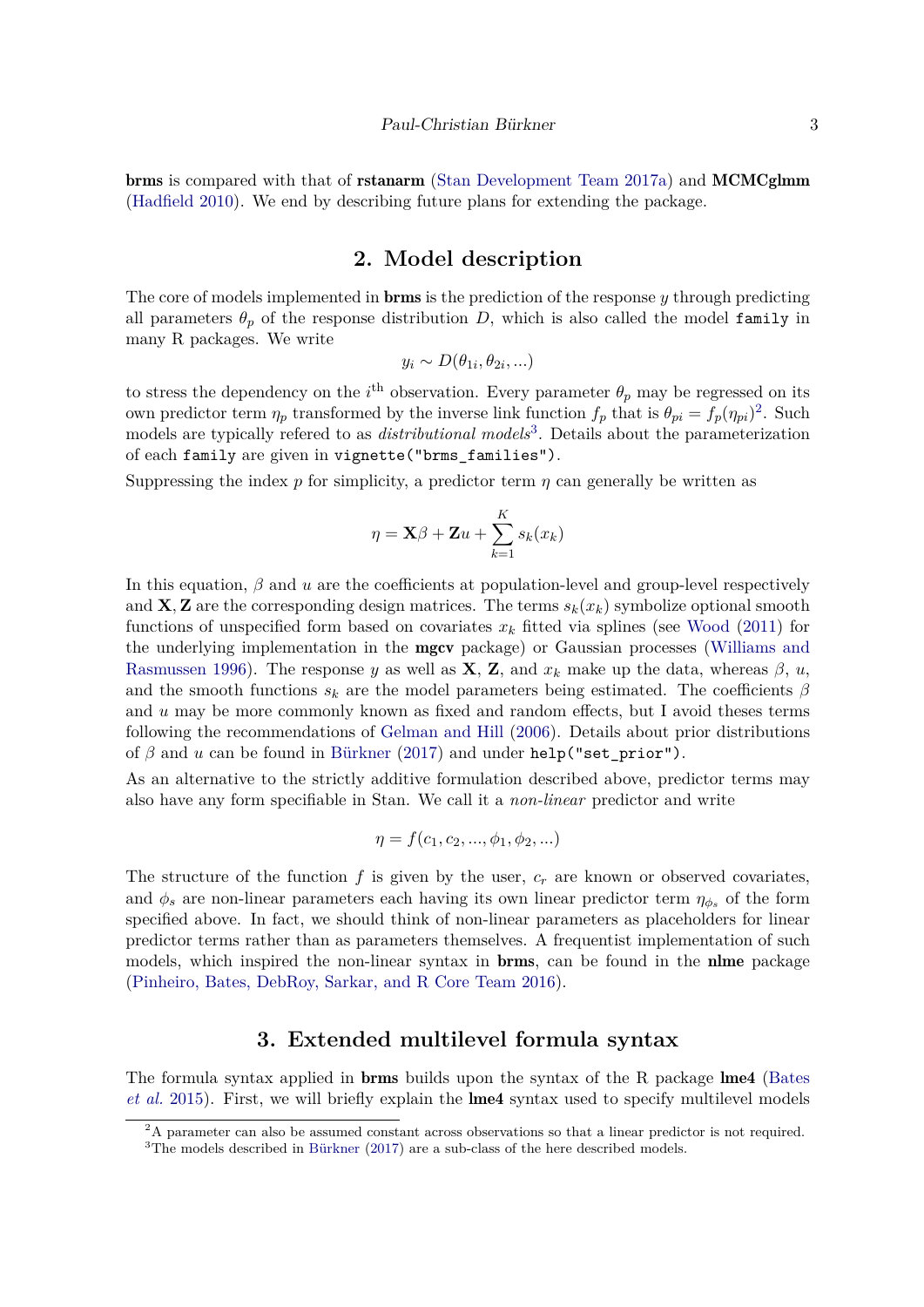and then introduce certain extensions that allow to specify much more complicated models in brms. An lme4 formula has the general form

#### *response ~ pterms + (gterms | group)*

The pterms part contains the population-level effects that are assumed to be the same across obervations. The gterms part contains so called group-level effects that are assumed to vary accross grouping variables specified in group. Multiple grouping factors each with multiple group-level effects are possible. Usually, group contains only a single variable name pointing to a factor, but you may also use  $g_1 : g_2$  or  $g_1/g_2$ , if both  $g_1$  and  $g_2$  are suitable grouping factors. The : operator creates a new grouping factor that consists of the combined levels of g1 and g2 (you could think of this as pasting the levels of both factors together). The / operator indicates nested grouping structures and expands one grouping factor into two or more when using multiple / within one term. If, for instance, you write  $(1 + g1/g2)$ , it will be expanded to  $(1 \mid g1) + (1 \mid g1:g2)$ . Instead of | you may use || in grouping terms to prevent group-level correlations from being modeled. This may be useful in particular when modeling so many group-level effects that convergence of the fitting algorithms becomes an issue due to model complexity. One limitation of the || operator in lme4 is that it only splits up terms so that columns of the design matrix originating from the same term are still modeled as correlated (e.g., when coding a categorical predictor; see the mixed function of the afex package by [Singmann, Bolker, and Westfall](#page-23-6) [\(2015\)](#page-23-6) for a way to avoid this behavior).

While intuitive and visually appealing, the classic **lme4** syntax is not flexible enough to allow for specifying the more complex models supported by brms. In non-linear or distributional models, for instance, multiple parameters are predicted, each having their own population and group-level effects. Hence, multiple formulas are necessary to specify such models<sup>[4](#page-3-0)</sup>. Then, however, specifying group-level effects of the same grouping factor to be correlated *across* formulas becomes complicated. The solution implemented in brms (and currently unique to it) is to expand the | operator into |<ID>|, where <ID> can be any value. Group-level terms with the same ID will then be modeled as correlated if they share same grouping factor(s)<sup>[5](#page-3-1)</sup>. For instance, if the terms  $(x1|ID|g1)$  and  $(x2|ID|g1)$  appear somewhere in the same or different formulas passed to brms, they will be modeled as correlated.

Further extensions of the classical lme4 syntax refer to the group part. It is rather limited in its flexibility since only variable names combined by : or / are supported. We propose two extensions of this syntax: Firstly, group can generally be split up in its terms so that, say,  $(1 \mid g1 + g2)$  is expanded to  $(1 \mid g1) + (1 \mid g2)$ . This is fully consistent with the way / is handled so it provides a natural generalization to the existing syntax. Secondly, there are some special grouping structures that cannot be expressed by simply combining grouping variables. For instance, multi-membership models cannot be expressed this way. To overcome this limitation, we propose wrapping terms in group within special functions that allow specifying alternative grouping structures:  $(gterms \mid fun(group))$ . In brms, there

<span id="page-3-0"></span><sup>4</sup>Actually, it is possible to specify multiple model parts within one formula using interactions terms for instance as implemented in MCMCglmm [\(Hadfield 2010\)](#page-22-12). However, this syntax is limited in flexibility and requires a rather deep understanding of the way R parses formulas, thus often being confusing to users.

<span id="page-3-1"></span><sup>&</sup>lt;sup>5</sup>It might even be further extended to  $|\text{fun}(\text{SID>})|$ , where fun defines the type of correlation structure, defaulting to unstructured that is estimating the full correlation matrix. The fun argument is not yet supported by brms but could be supported in the future if other correlation structures, such as compound symmetry or Toeplitz, turn out to have reasonable practical applications and effective implementations in Stan.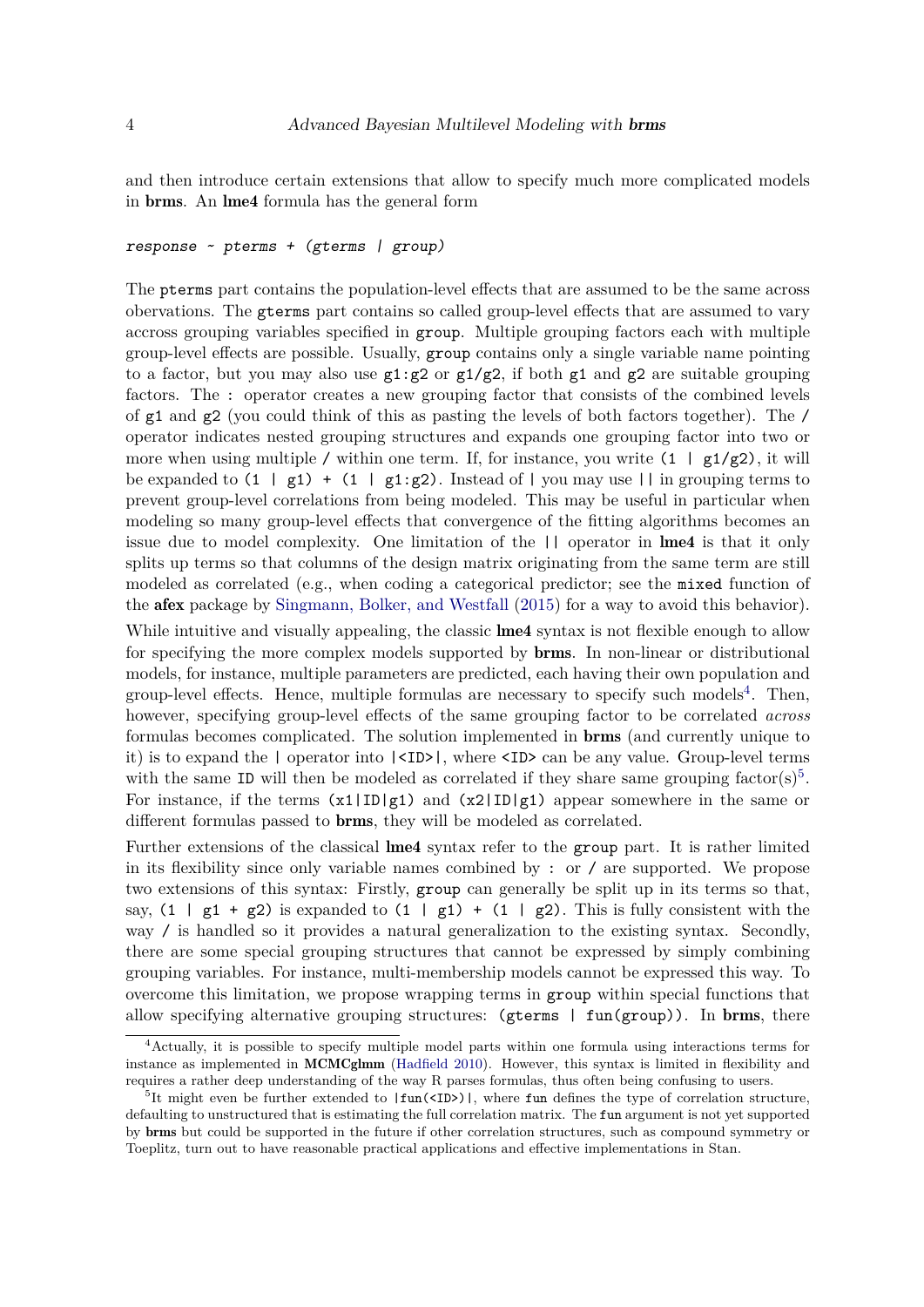are currently two such functions implemented, namely gr for the default behavior and mm for multi-membership terms. To be compatible with the original syntax and to keep formulas short, gr is automatically added internally if none of these functions is specified.

While some non-linear relationships, such as quadratic relationships, can be expressed within the basic R formula syntax, other more complicated ones cannot. For this reason, it is possible in brms to fully specify non-linear predictor terms similar to how it is done in nlme, but fully compatible with the extended multilevel syntax described above. Suppose, for instance, we want to model the non-linear growth curve

$$
y = b_1(1 - \exp(-(x/b_2)^{b_3})
$$

between *y* and *x* with parameters  $b_1$ ,  $b_2$ , and  $b_3$  (see Example 3 in this paper for an implementation of this model with real data). Furthermore, we want all three parameters to vary by a grouping variable *q* and model those group-level effects as correlated. Additionally  $b_1$ should be predicted by a covariate *z*. We can express this in brms using multiple formulas, one for the non-linear model itself and one per non-linear parameter:

$$
y \sim b1 * (1 - \exp(-(x / b2) \cap b3))
$$
  
\n
$$
b1 \sim z + (1/\text{ID/g})
$$
  
\n
$$
b2 \sim (1/\text{ID/g})
$$
  
\n
$$
b3 \sim (1/\text{ID/g})
$$

The first formula will not be evaluated using standard R formula parsing, but instead taken literally. In contrast, the formulas for the non-linear parameters will be evaluated in the usual way and are compatible with all terms supported by **brms**. Note that we have used the above described ID-syntax to model group-level effects as correlated across formulas.

There are other syntax extensions implemented in brms that do not directly target grouping terms. Firstly, there are terms formally included in the pterms part that are handled separately. The most prominent examples are smooth terms specified through the s and t2 functions of the mgcv package [\(Wood 2011\)](#page-23-4). Other examples are category specific effects cs, monotonic effects mo, noise-free effects me, or Gaussian process terms gp. The former is explained in [Bürkner](#page-20-3) [\(2017\)](#page-20-3), while the latter three are documented in help(brmsformula). Internally, these terms are extracted from pterms and not included in the construction of the population-level design matrix. Secondly, making use of the fact that | is unused on the left-hand side of ∼ in formula, additional information on the response variable may be specified via

#### *response | aterms ~ <predictor terms>*

The aterms part may contain multiple terms of the form  $fun(\langle variable \rangle)$  separated by + each providing special information on the response variable. This allows among others to weight observations, provide known standard errors for meta-analysis, or model censored or truncated data. As it is not the main topic of the present paper, we refer to help("brmsformula") and help("addition-terms") for more details.

To set up the model formulas and combine them into one object, brms defines the brmsformula (or short bf) function. Its output can then be passed to the parse\_bf function, which splits up the formulas in separate parts and prepares them for the generation of design matrices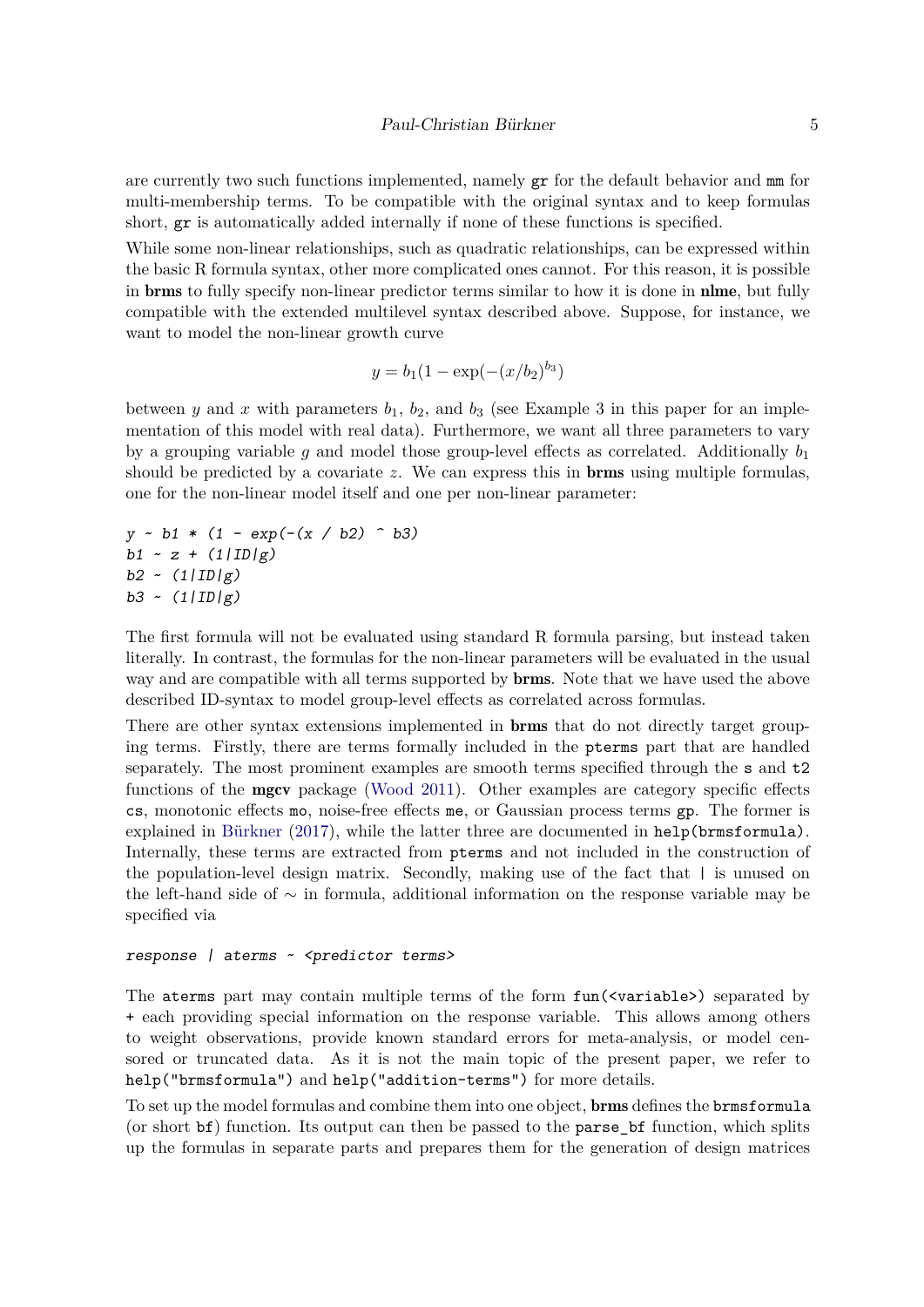and related data. Other packages may re-use these functions in their own routines making it easier to offer support for the above described multilevel syntax.

## **4. Examples**

The idea of brms is to provide one unified framework for multilevel regression models in R. As such, the above described formula syntax in all of its variations can be applied in combination with all response distributions supported by **brms** (currently about 35 response distributions are supported; see help("brmsfamily") and vignette("brms\_families") for an overview).

In this section, we will discuss four examples in detail, each focusing on certain aspects of the syntax. They are chosen to provide a broad overview of the modeling options. The first is about the number of fish caught be different groups of people. It does not actually contain any multilevel structure, but helps in understanding how to set up formulas for different model parts. The second example is about housing rents in Munich. We model the data using splines and a distributional regression approach. The third example is about cumulative insurance loss payments across several years, which is fitted using a rather complex non-linear multilevel model. Finally, the fourth example is about the performance of school children, who change school during the year, thus requiring a multi-membership model.

Despite not being covered in the four examples, there are a few more modeling options that we want to briefly describe. First, brms allows fitting so called phylogenetic models. These models are relevant in evolutionary biology when data of many species are analyzed at the same time. Species are not independent as they come from the same phylogenetic tree, implying that different levels of the same grouping-factor (i.e., species) are likely correlated. There is a whole vignette dedicated to this topic, which can be found via vignette("brms\_phylogenetics"). Second, there is a canonical way to handle ordinal predictors, without falsely assuming they are either categorical or continuous. We call them monotonic effects and discuss them in vignette("brms\_monotonic"). Last but not least, it is possible to account for measurement error in both response and predictor variables. This is often ignored in applied regression modeling [\(Westfall and Yarkoni 2016\)](#page-23-7), although measurement error is very common in all scientific fields making use of observational data. There is no vignette yet covering this topic, but one will be added in the future. In the meantime, help("brmsformula") is the best place to start learning about such models as well as about other details of the brms formula syntax.

### **4.1. Example 1: Catching fish**

An important application of the distributional regression framework of brms are so called zero-inflated and hurdle models. These models are helpful whenever there are more zeros in the response variable than one would naturally expect. Here, we consider an example dealing with the number of fish caught by various groups of people. On the UCLA website ([https:](https://stats.idre.ucla.edu/stata/dae/zero-inflated-poisson-regression) [//stats.idre.ucla.edu/stata/dae/zero-inflated-poisson-regression](https://stats.idre.ucla.edu/stata/dae/zero-inflated-poisson-regression)), the data are described as follows: "The state wildlife biologists want to model how many fish are being caught by fishermen at a state park. Visitors are asked how long they stayed, how many people were in the group, were there children in the group and how many fish were caught. Some visitors do not fish, but there is no data on whether a person fished or not. Some visitors who did fish did not catch any fish so there are excess zeros in the data because of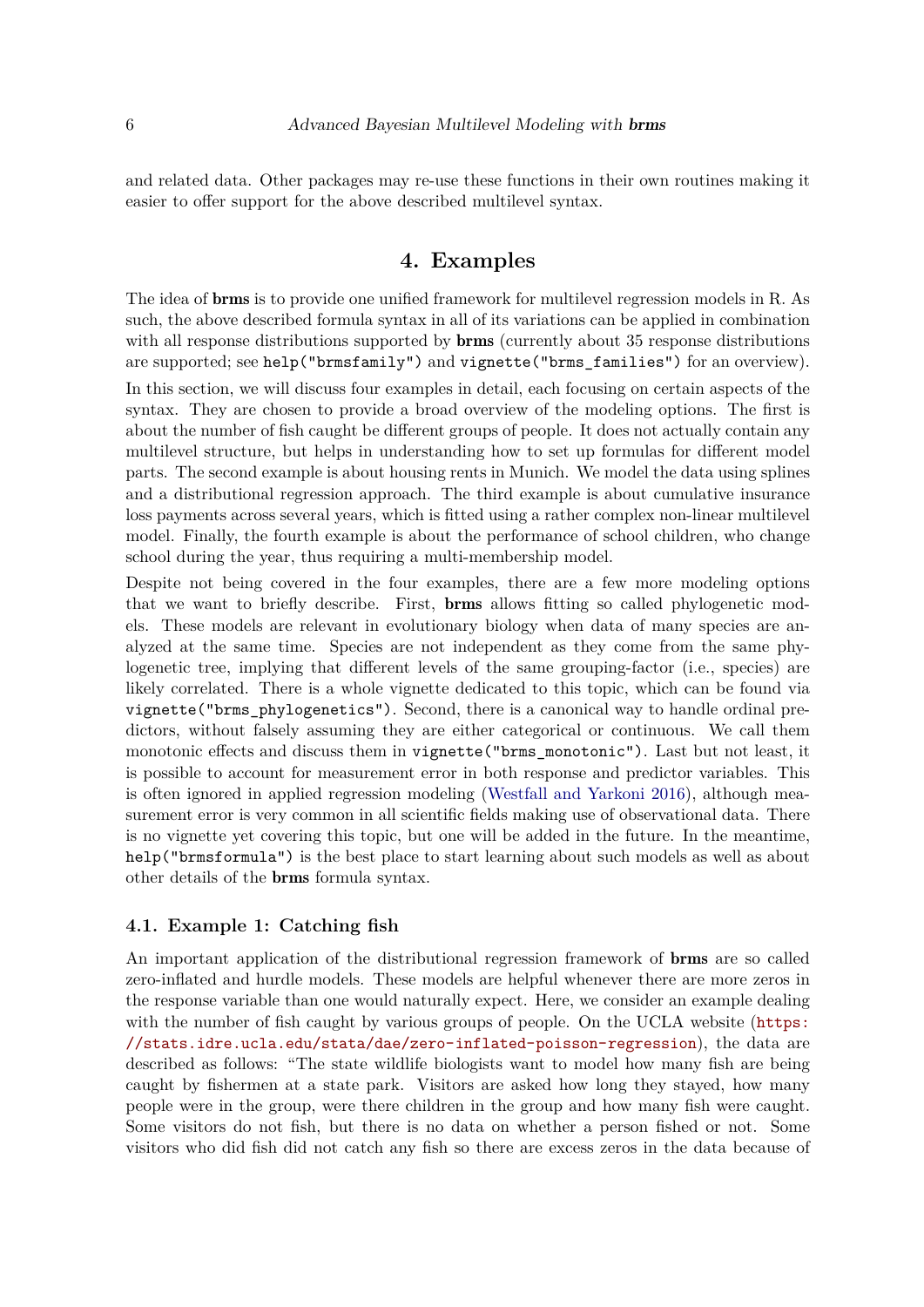the people that did not fish."

```
zinb <- read.csv("http://stats.idre.ucla.edu/stat/data/fish.csv")
zinb$camper <- factor(zinb$camper, labels = c("no", "yes"))
head(zinb)
```

|                |   | nofish livebait camper persons child |     |              | xb                    |                           | zg count     |
|----------------|---|--------------------------------------|-----|--------------|-----------------------|---------------------------|--------------|
|                |   |                                      | no  |              |                       | $0 -0.8963146$ 3.0504048  | 0            |
| 2              | O |                                      | ves |              |                       | $0 -0.5583450$ 1.7461489  | 0            |
| 3              |   |                                      | no  | $\mathbf{1}$ |                       | $0 - 0.4017310$ 0.2799389 | 0            |
| $\overline{4}$ | 0 |                                      | ves | 2            |                       | 1 -0.9562981 -0.6015257   | 0            |
| 5              |   |                                      | no  | 1            | 0 0.4368910 0.5277091 |                           | $\mathbf{1}$ |
| 6              | O |                                      | ves | 4            |                       | 2 1.3944855 -0.7075348    | 0            |

As predictors we choose the number of people per group, the number of children, as well as whether or not the group consists of campers. Many groups may not catch any fish just because they do not try and so we fit a zero-inflated Poisson model. For now, we assume a constant zero-inflation probability across observations.

```
fit_zinb1 <- brm(count ~ persons + child + camper, data = zinb,
                 family = zero_inflated_poisson("log"))
```
The model is readily summarized via

*summary(fit\_zinb1)*

```
Family: zero_inflated_poisson (log)
Formula: count ~ persons + child + camper
  Data: zinb (Number of observations: 250)
Samples: 4 chains, each with iter = 2000; warmup = 1000; thin = 1;
         total post-warmup samples = 4000
  WAIC: Not computed
```
*Population-Level Effects: Estimate Est.Error l-95% CI u-95% CI Eff.Sample Rhat*

| Intercept | $-1.01$ | 0.17 | $-1.34$ | $-0.67$ | 2171 | 1            |
|-----------|---------|------|---------|---------|------|--------------|
| persons   | 0.87    | 0.04 | 0.79    | 0.96    | 2188 | 1            |
| child     | $-1.36$ | 0.09 | $-1.55$ | $-1.18$ | 1790 | $\mathbf{1}$ |
| camper    | 0.80    | 0.09 | 0.62    | 0.98    | 2950 | 1            |

```
Family Specific Parameters:
  Estimate Est.Error l-95% CI u-95% CI Eff.Sample Rhat
zi 0.41 0.04 0.32 0.49 2409 1
```
*Samples were drawn using sampling(NUTS). For each parameter, Eff.Sample is a crude measure of effective sample size, and Rhat is the potential scale reduction factor on split chains (at convergence, Rhat = 1).*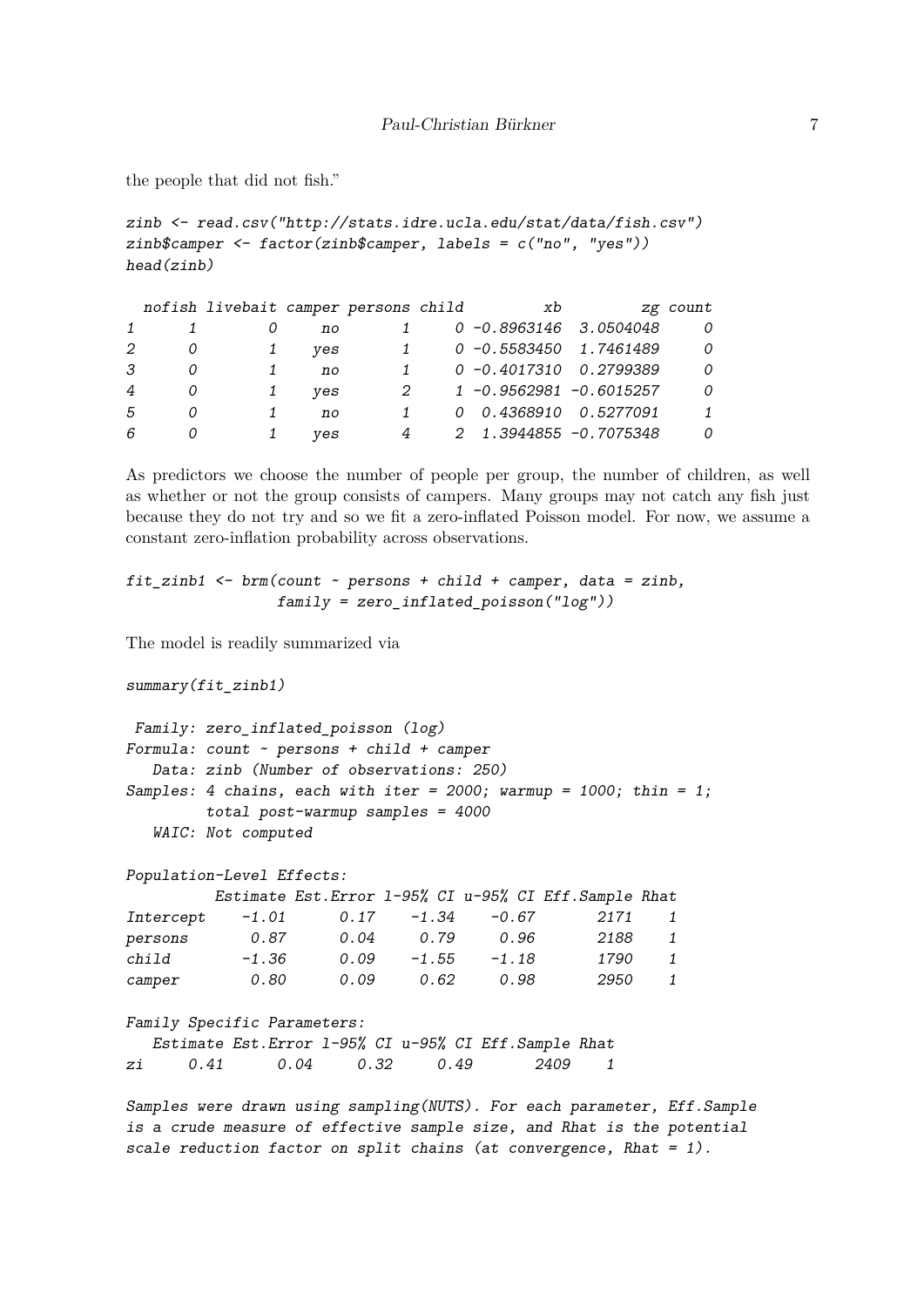A graphical summary is available through



*conditional\_effects(fit\_zinb1)*

<span id="page-7-0"></span>Figure 1: Conditional effects plots of the fit zinb1 model.

(see Figure [1\)](#page-7-0). In fact, the conditional\_effects method turned out to be so powerful in visualizing effects of predictors that I am using it almost as frequently as summary. According to the parameter estimates, larger groups catch more fish, campers catch more fish than noncampers, and groups with more children catch less fish. The zero-inflation probability zi is pretty large with a mean of 41%. Please note that the probability of catching no fish is actually higher than 41%, but parts of this probability are already modeled by the Poisson distribution itself (hence the name zero-*inflation*). If you want to treat all zeros as originating from a separate process, you can use hurdle models instead (not shown here).

Now, we try to additionally predict the zero-inflation probability by the number of children. The underlying reasoning is that we expect groups with more children to not even try catching fish, since children often lack the patience required for fishing. From a purely statistical perspective, zero-inflated (and hurdle) distributions are a mixture of two processes and predicting both parts of the model is natural and often very reasonable to make full use of the data.

#### *fit\_zinb2 <- brm(bf(count ~ persons + child + camper, zi ~ child), data = zinb, family = zero\_inflated\_poisson())*

To transform the linear predictor of zi into a probability, brms applies the logit-link, which takes values within [0*,* 1] and returns values on the real line. Thus, it allows the transition between probabilities and linear predictors.

```
summary(fit_zinb2)
```

```
Family: zero_inflated_poisson (log)
Formula: count ~ persons + child + camper
         zi ~ child
```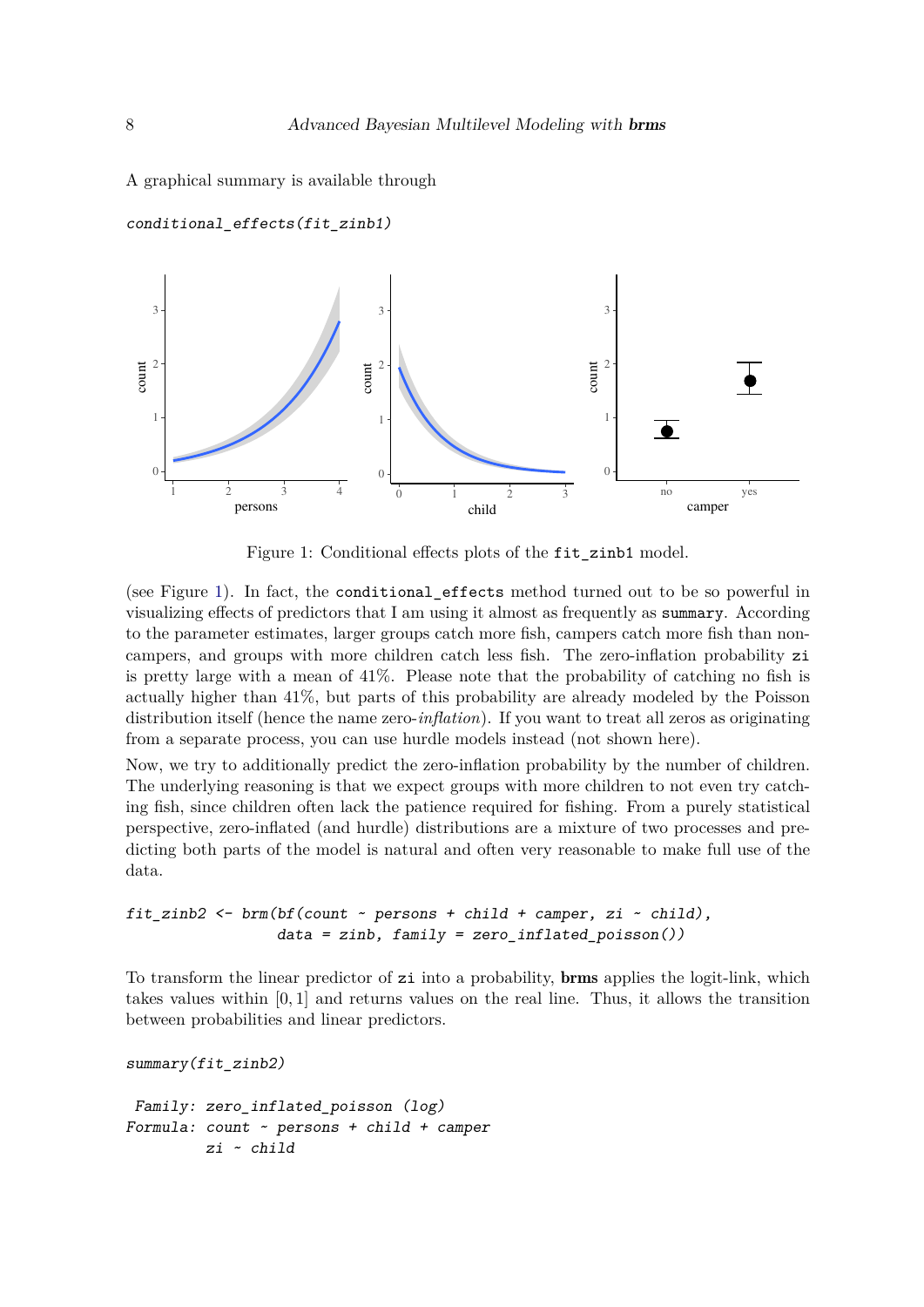```
Data: zinb (Number of observations: 250)
Samples: 4 chains, each with iter = 2000; warmup = 1000; thin = 1;
      total post-warmup samples = 4000
  WAIC: Not computed
Population-Level Effects:
         Estimate Est.Error l-95% CI u-95% CI Eff.Sample Rhat
Intercept -1.07 0.18 -1.43 -0.73 2322 1
persons 0.89 0.05 0.80 0.98 2481 1
child -1.17 0.10 -1.37 -1.00 2615 1
camper 0.78 0.10 0.60 0.96 3270 1
zi_Intercept -0.95 0.27 -1.52 -0.48 2341 1
zi_child 1.21 0.28 0.69 1.79 2492 1
Samples were drawn using sampling(NUTS). For each parameter, Eff.Sample
```
*is a crude measure of effective sample size, and Rhat is the potential scale reduction factor on split chains (at convergence, Rhat = 1).*

According to the model, trying to fish with children not only decreases the overall number fish caught (as implied by the Poisson part of the model) but also drastically increases your chance of catching no fish at all (as implied by the zero-inflation part), possibly because groups with more children spend less time or no time at all fishing. Comparing model fit via leave-one-out cross validation as implemented in the loo package [\(Vehtari, Gelman, and Gabry 2016a,](#page-23-8)[b\)](#page-23-9).

#### *LOO(fit\_zinb1, fit\_zinb2)*

|                                         | LOOIC          | -SE |
|-----------------------------------------|----------------|-----|
| fit zinb1                               | 1639.52 363.30 |     |
| fit zinb2                               | 1621.35 362.39 |     |
| $fit$ zinb1 - $fit$ zinb2 $18.16$ 15.71 |                |     |

reveals that the second model using the number of children to predict both model parts has better fit. However, when considering the standard error of the LOOIC difference, improvement in model fit is apparently modest and not substantial. More examples of distributional model can be found in vignette("brms\_distreg").

#### **4.2. Example 2: Housing rents**

In their book about regression modeling, [Fahrmeir, Kneib, Lang, and Marx](#page-22-14) [\(2013\)](#page-22-14) use an example about the housing rents in Munich from 1999. The data contains information about roughly 3000 apartments including among others the absolute rent (rent), rent per square meter (rentsqm), size of the apartment (area), construction year (yearc), and the district in Munich (district), where the apartment is located. The data can be found in the gamlss.data package [\(Stasinopoulos and Rigby 2016\)](#page-23-10):

```
data("rent99", package = "gamlss.data")
head(rent99)
```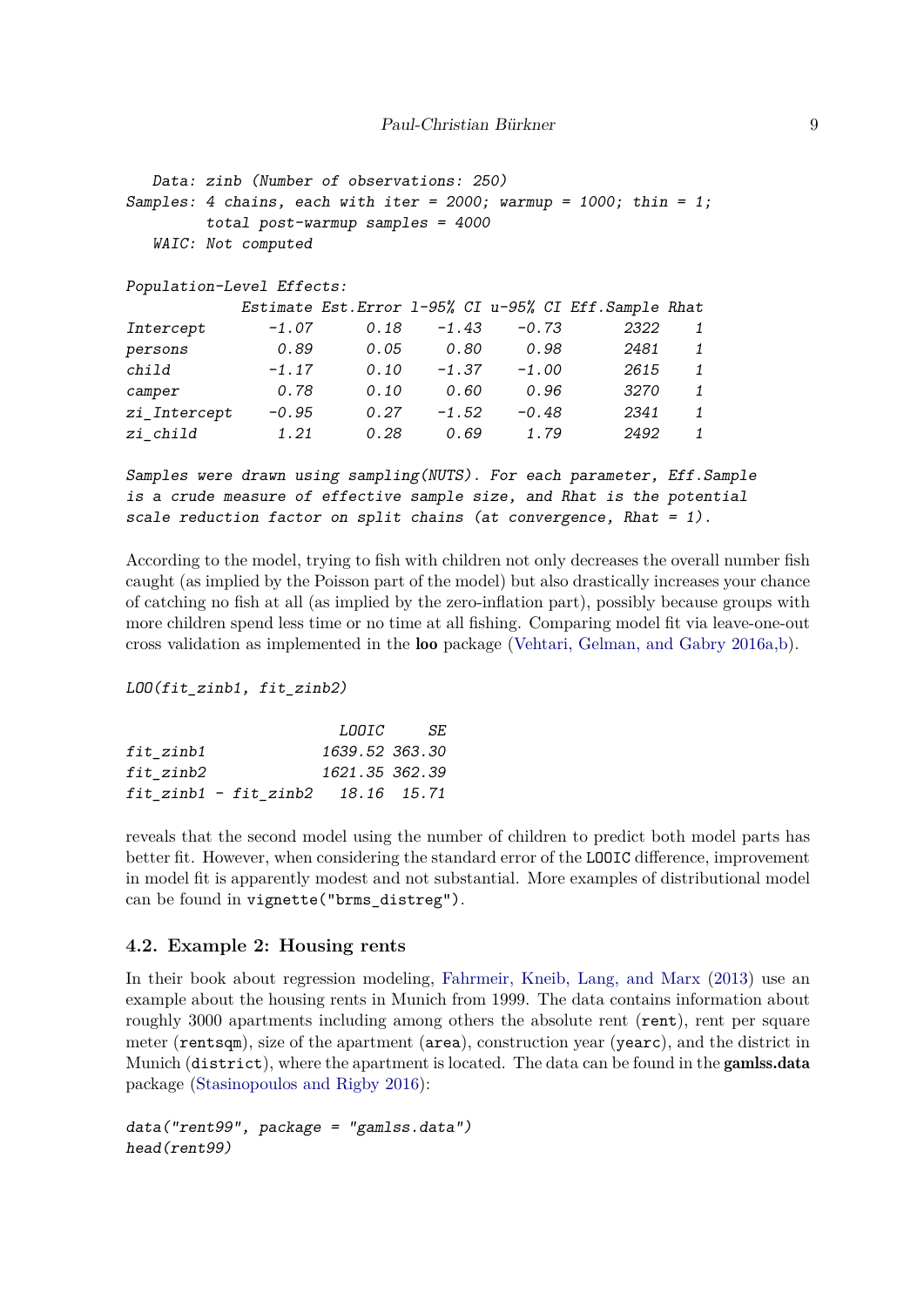| rent |                              |  |   |   |          | rentsqm area yearc location bath kitchen cheating district |      |
|------|------------------------------|--|---|---|----------|------------------------------------------------------------|------|
|      | 1 109.9487 4.228797 26 1918  |  | 2 |   |          |                                                            | 916  |
|      | 2 243.2820 8.688646 28 1918  |  |   | O | 0        | $\overline{1}$                                             | 813  |
|      | 3 261.6410 8.721369 30 1918  |  |   |   | 0        | 1                                                          | 611  |
|      | 4 106.4103 3.547009 30 1918  |  |   | n | $\Omega$ | 0                                                          | 2025 |
|      | 5 133.3846 4.446154 30 1918  |  | 2 | O | 0        | $\mathbf{1}$                                               | 561  |
|      | 6 339.0256 11.300851 30 1918 |  | 2 | n | 0        | 1                                                          | 541  |

Here, we aim at predicting the rent per square meter with the size of the apartment as well as the construction year, while taking the district of Munich into account. As the effect of both predictors on the rent is of unknown non-linear form, we model these variables using a bivariate tensor spline [\(Wood, Scheipl, and Faraway 2013\)](#page-23-11). The district is accounted for via a varying intercept.

```
fit_rent1 <- brm(rentsqm ~ t2(area, yearc) + (1|district), data = rent99,
                 chains = 2, cores = 2)
```
We fit the model using just two chains (instead of the default of four chains) on two processor cores to reduce the model fitting time for the purpose of the present paper. In general, using the default option of four chains (or more) is recommended.

```
summary(fit_rent1)
```

```
Family: gaussian(identity)
Formula: rentsqm ~ t2(area, yearc) + (1 | district)
  Data: rent99 (Number of observations: 3082)
Samples: 2 chains, each with iter = 2000; warmup = 1000; thin = 1;
       total post-warmup samples = 2000
   ICs: LOO = NA; WAIC = NA; R2 = NA
Smooth Terms:
                Estimate Est.Error l-95% CI u-95% CI Eff.Sample Rhat
sds(t2areayearc_1) 4.93 2.32 1.61 10.77 1546 1.00
sds(t2areayearc_2) 5.78 2.87 1.58 13.15 1175 1.00
sds(t2areayearc_3) 8.09 3.19 3.66 16.22 1418 1.00
Group-Level Effects:
~district (Number of levels: 336)
           Estimate Est.Error l-95% CI u-95% CI Eff.Sample Rhat
sd(Intercept) 0.60 0.06 0.48 0.73 494 1.01
Population-Level Effects:
           Estimate Est.Error l-95% CI u-95% CI Eff.Sample Rhat
Intercept 7.80 0.11 7.59 8.02 2000 1.00
t2areayearc_1 -1.00 0.09 -1.15 -0.83 2000 1.00
t2areayearc_2 0.75 0.17 0.43 1.09 2000 1.00
```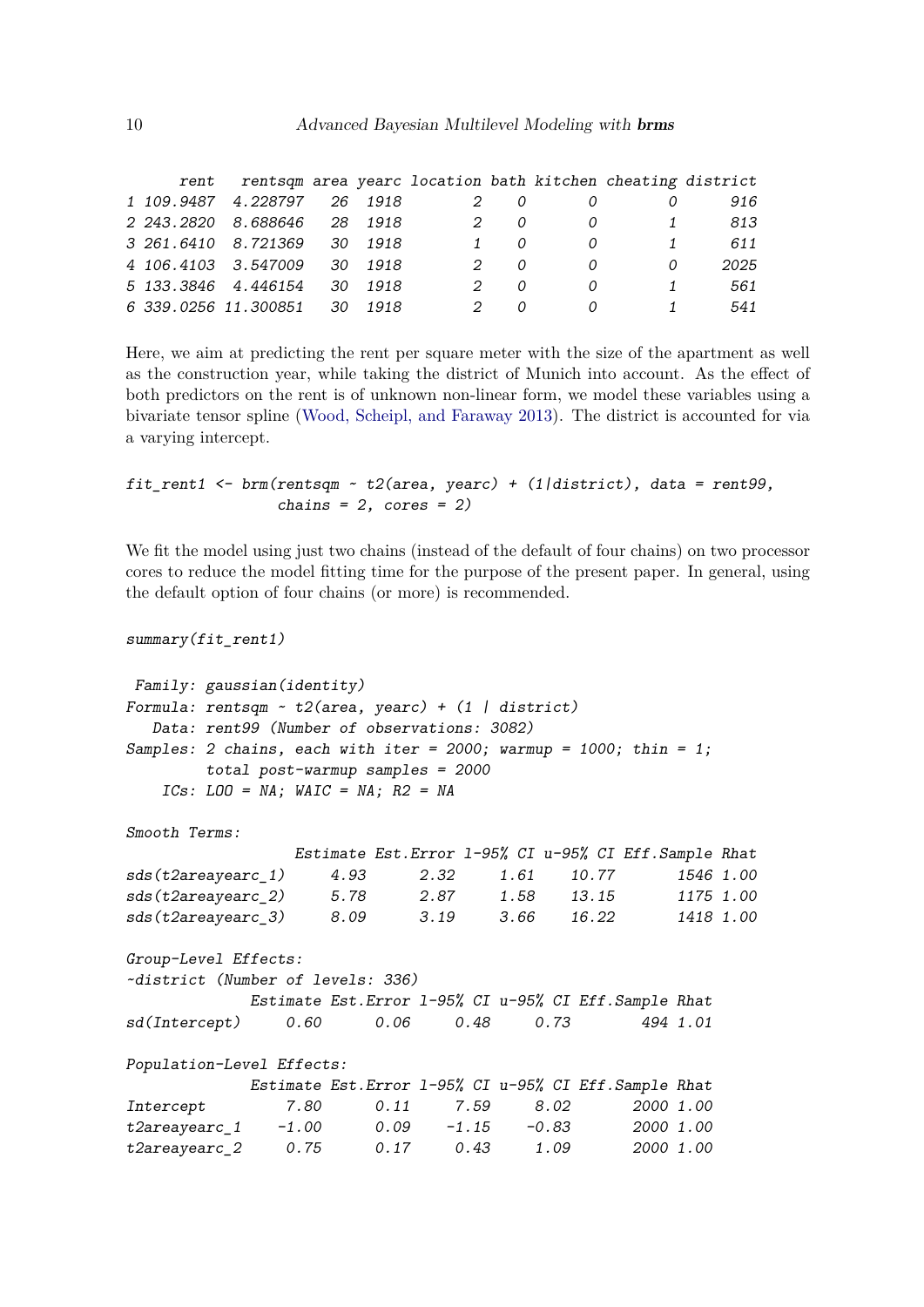```
t2areayearc_3 -0.07 0.16 -0.40 0.24 1579 1.00
Family Specific Parameters:
     Estimate Est.Error l-95% CI u-95% CI Eff.Sample Rhat
sigma 1.95 0.03 1.90 2.01 2000 1.00
Samples were drawn using sampling(NUTS). For each parameter, Eff.Sample
is a crude measure of effective sample size, and Rhat is the potential
scale reduction factor on split chains (at convergence, Rhat = 1).
```
For models including splines, the output of summary is not tremendously helpful, but we get at least some information. Firstly, the credible intervals of the standard deviations of the coefficients forming the splines (under 'Smooth Terms') are sufficiently far away from zero to indicate non-linearity in the (combined) effect of area and yearc. Secondly, even after controlling for these predictors, districts still vary with respect to rent per square meter by a sizable amount as visible under 'Group-Level Effects' in the output. To further understand the effect of the predictor, we apply graphical methods:

```
conditional_effects(fit_rent1, surface = TRUE)
```
In Figure [2,](#page-10-0) the conditional effects of both predictors are displayed, while the respective other predictor is fixed at its mean. In Figure [3,](#page-11-0) the combined effect is shown, clearly demonstrating an interaction between the variables. In particular, housing rents appear to be highest for small and relatively new apartments.



<span id="page-10-0"></span>Figure 2: Conditional effects plots of the fit\_rent1 model for single predictors.

In the above example, we only considered the mean of the response distribution to vary by area and yearc, but this my not necessarily reasonable assumption, as the variation of the response might vary with these variables as well. Accordingly, we fit splines and effects of district for both the location and the scale parameter, which is called sigma in Gaussian models.

*bform <- bf(rentsqm ~ t2(area, yearc) + (1|ID1|district),*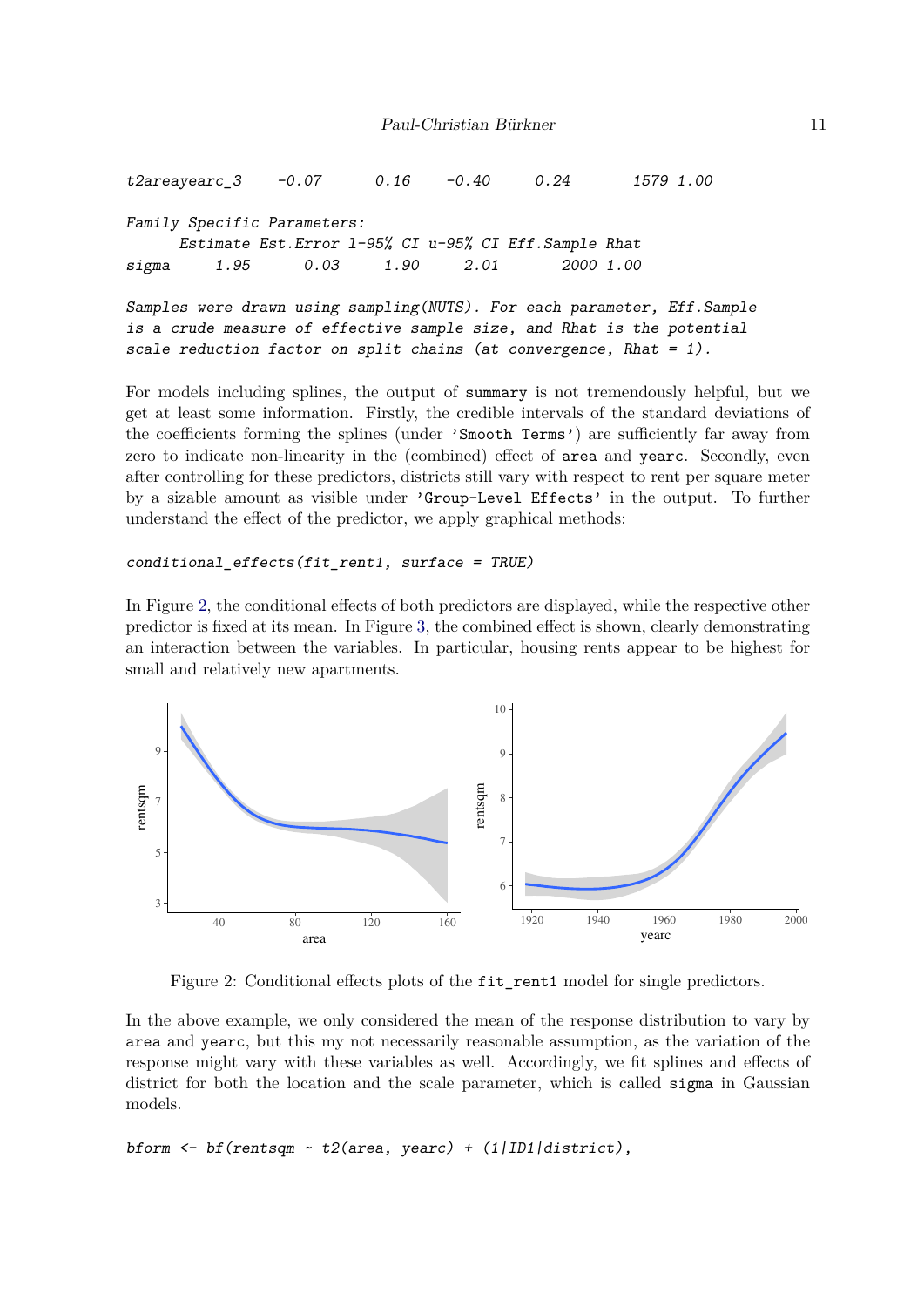

<span id="page-11-0"></span>Figure 3: Surface plot of the fit rent1 model for the combined effect of area and yearc.

```
sigma ~ t2(area, yearc) + (1|ID1|district))
fit_rent2 <- brm(bform, data = rent99, chains = 2, cores = 2)
```
If not otherwise specified, sigma is predicted on the log-scale to ensure it is positive no matter how the predictor term looks like. Instead of  $(1|$ district) as in the previous model, we now use (1|ID1|district) in both formulas. This results in modeling the varying intercepts of both model parts as correlated (see the description of the ID-syntax above). The group-level part of the summary output looks as follows:

#### *Group-Level Effects:*

*~district (Number of levels: 336)*

|                                 |      |      |      |      | Estimate Est. Error 1-95% CI u-95% CI Eff. Sample Rhat |          |
|---------------------------------|------|------|------|------|--------------------------------------------------------|----------|
| sd(Intercept)                   | 0.60 | 0.06 | 0.49 | 0.73 |                                                        | 744 1.00 |
| sd(sigma_Intercept)             | 0.11 | 0.02 | 0.06 | 0.15 |                                                        | 751 1.00 |
| cor(Intercept, sigma_Intercept) | 0.72 | 0.17 | 0.35 | 0.98 |                                                        | 648 1.00 |

As visible from the positive correlation of the intercepts, districts with overall higher rent per square meter have higher variation at the same time. Lastly, we want to turn our attention to the splines. While conditional\_effects is used to visualize effects of predictors on the expected response, conditional\_smooths is used to show just the spline parts of the model:

#### *conditional\_smooths(fit\_rent2)*

The plot on the left-hand side of Figure [4](#page-12-0) resembles the one in Figure [3,](#page-11-0) but the scale is different since only the spline is plotted. The right-hand side of [4](#page-12-0) shows the spline for sigma. Since we apply the log-link on sigma by default the spline is on the log-scale as well. As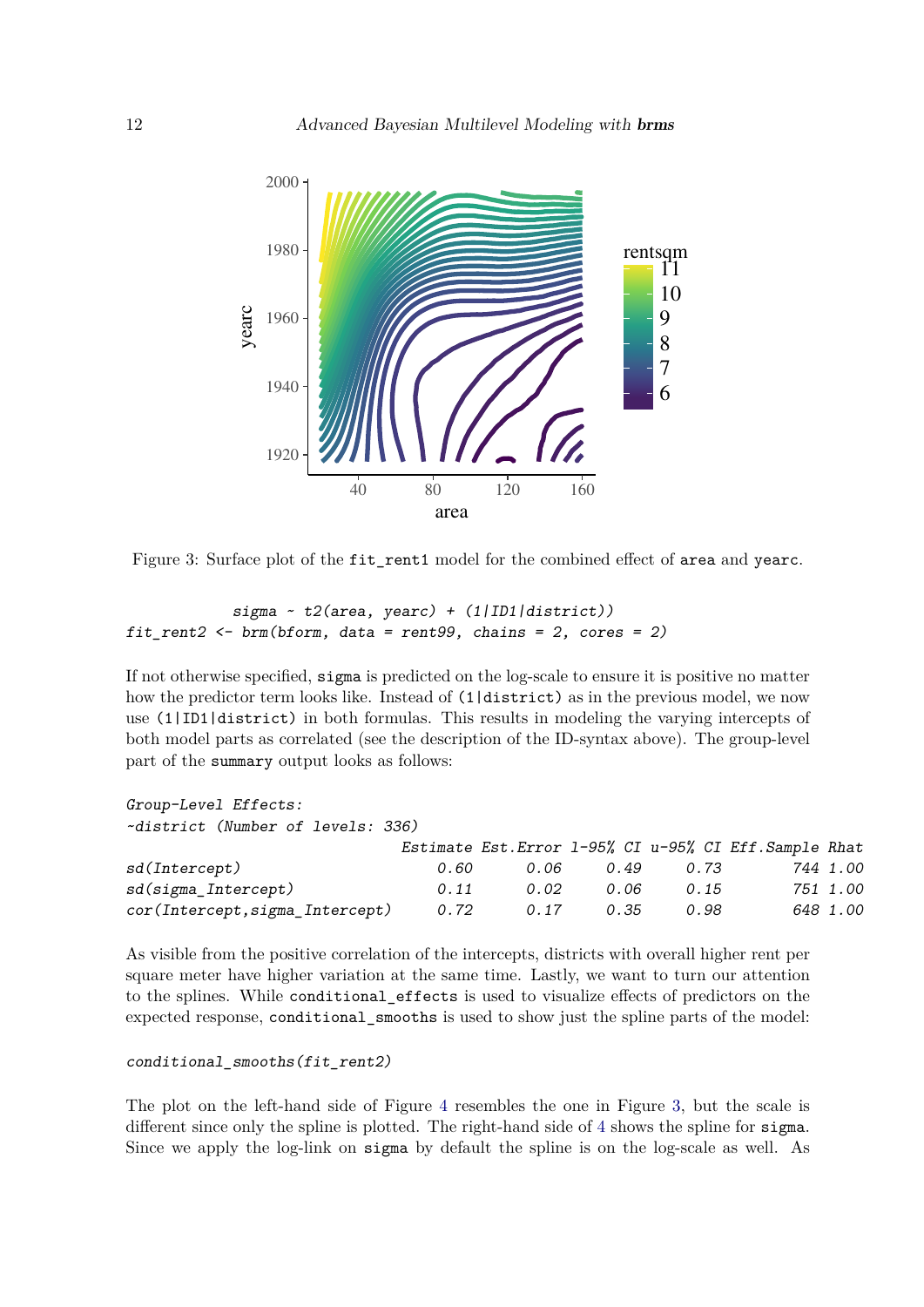visible in the plot, the variation in the rent per square meter is highest for relatively small and old apartments, while the variation is smallest for medium to large apartments build around the 1960s.



<span id="page-12-0"></span>Figure 4: Plots showing the smooth terms of the fit\_rent2 model.

#### **4.3. Example 3: Insurance loss payments**

On his blog, Markus Gesmann predicts the growth of cumulative insurance loss payments over time, originated from different origin years (see [http://www.magesblog.com/2015/11/](http://www.magesblog.com/2015/11/loss-developments-via-growth-curves-and.html) [loss-developments-via-growth-curves-and.html](http://www.magesblog.com/2015/11/loss-developments-via-growth-curves-and.html)). We will use a slightly simplified version of his model for demonstration purposes here. It looks as follows:

$$
cum_{AY,dev} \sim N(\mu_{AY,dev}, \sigma)
$$

$$
\mu_{AY,dev} = ult_{AY} \left( 1 - \exp\left( -\left(\frac{dev}{\theta}\right)^{\omega} \right) \right)
$$

The cumulative insurance payments *cum* will grow over time, and we model this dependency using the variable  $dev$ . Further,  $ult_{AY}$  is the (to be estimated) ultimate loss of accident each year. It constitutes a non-linear parameter in our framework along with the parameters *θ* and  $\omega$ , which are responsible for the growth of the cumulative loss and are for now assumed to be the same across years. We load the data

```
url <- paste0("https://raw.githubusercontent.com/mages/",
              "diesunddas/master/Data/ClarkTriangle.csv")
loss <- read.csv(url)
head(loss)
```
*AY dev cum 1 1991 6 357.848 2 1991 18 1124.788 3 1991 30 1735.330 4 1991 42 2182.708*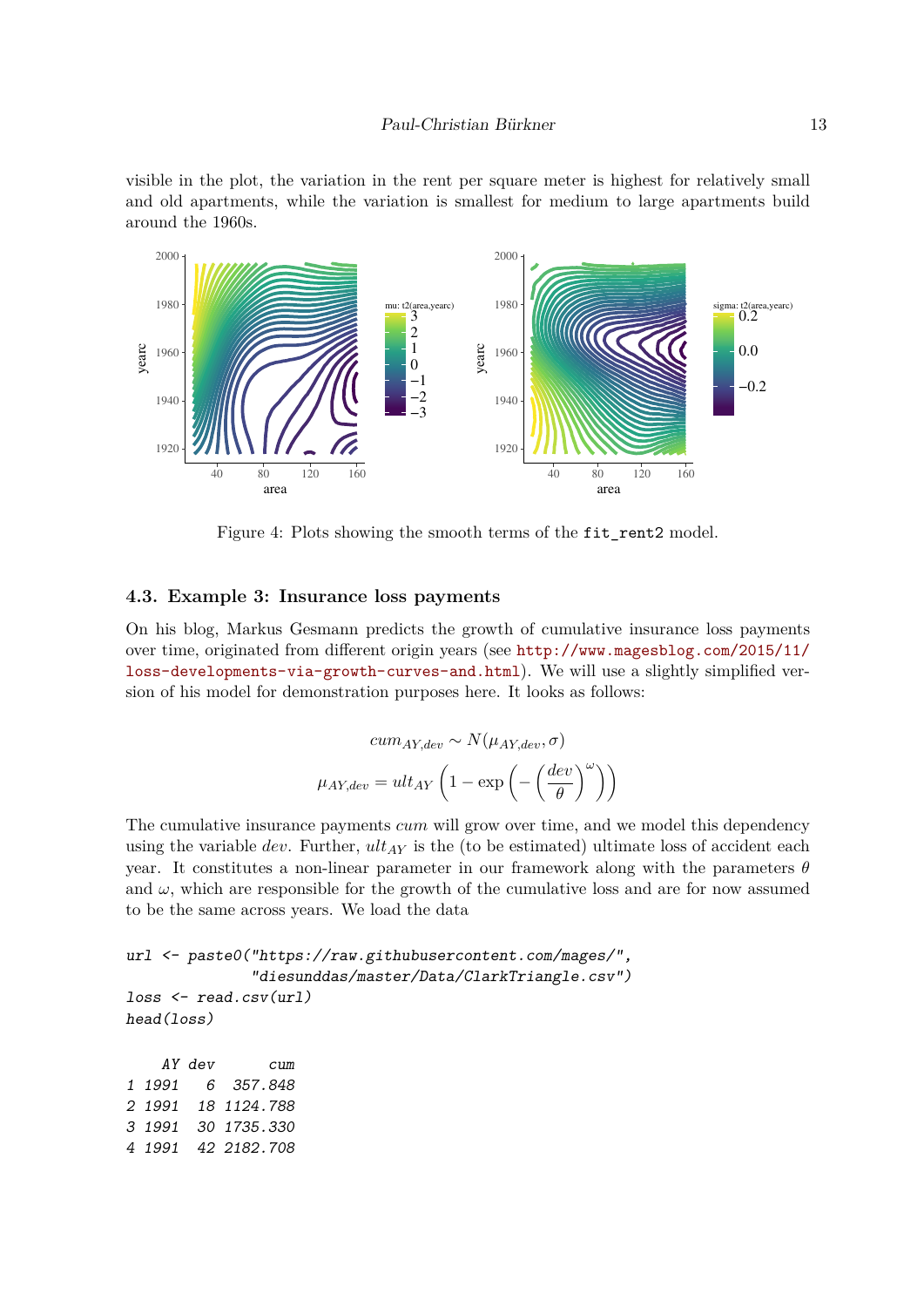*5 1991 54 2745.596 6 1991 66 3319.994*

and translate the proposed model into a non-linear brms model.

```
nlform <- bf(cum ~ ult * (1 - exp(-(dev / theta)^omega)),
             ult ~ 1 + (1|AY), omega ~ 1, theta ~ 1, nl = TRUE)
nlprior <- c(prior(normal(5000, 1000), nlpar = "ult"),
             prior(normal(1, 2), nlpar = "omega"),
             prior(normal(45, 10), nlpar = "theta"))
fit_loss1 <- brm(formula = nlform, data = loss, family = gaussian(),
                 prior = nlprior, control = list(adapt_delta = 0.9))
```
In the above functions calls, quite a few things are going on. The formulas are wrapped in bf to combine them into one object. The first formula specifies the non-linear model. We set argument  $nl$  = TRUE so that brms takes this formula literally and instead of using standard R formula parsing. We specify one additional formula per non-linear parameter (a) to clarify what variables are covariates and what are parameters and (b) to specify the predictor term for the parameters. We estimate a group-level effect of accident year (variable AY) for the ultimate loss ult. This also shows nicely how a non-linear parameter is actually a placeholder for a linear predictor, which in the case of ult, contains only a varying intercept for year. Both omega and theta are assumed to be constant across observations so we just fit a population-level intercept.

Priors on population-level effects are required and, for the present model, are actually mandatory to ensure identifiability. Otherwise, we may observe that different Markov chains converge to different parameter regions as multiple posterior distribution are equally plausible. Setting prior distributions is a difficult task especially in non-linear models. It requires some experience and knowledge both about the model that is being fitted and about the data at hand. Additionally, there is more to keep in mind to optimize the sampler's performance: Firstly, using non- or weakly informative priors in non-linear models often leads to problems even if the model is generally identified. For instance, if a zero-centered and reasonably wide prior such as normal(0, 10000) it set on ult, there is little information about theta and omega for samples of ult being close to zero, which may lead to convergence problems. Secondly, Stan works best when parameters are roughly on the same order of magnitude [\(Stan](#page-23-12) [Development Team 2017b\)](#page-23-12). In the present example, ult is of three orders larger than omega. Still, the sampler seems to work quite well, but this may not be true for other models. One solution is to rescale parameters before model fitting. For instance, for the present example, one could have downscaled ult by replacing it with  $ult * 1000$  and correspondingly the normal(5000, 1000) prior with normal(5, 1).

In the control argument we increase adapt\_delta to get rid of a few divergent transitions (cf. [Stan Development Team,](#page-23-12) [2017b;](#page-23-12) [Bürkner,](#page-20-3) [2017\)](#page-20-3). Again the model is summarized via

```
summary(fit_loss1)
```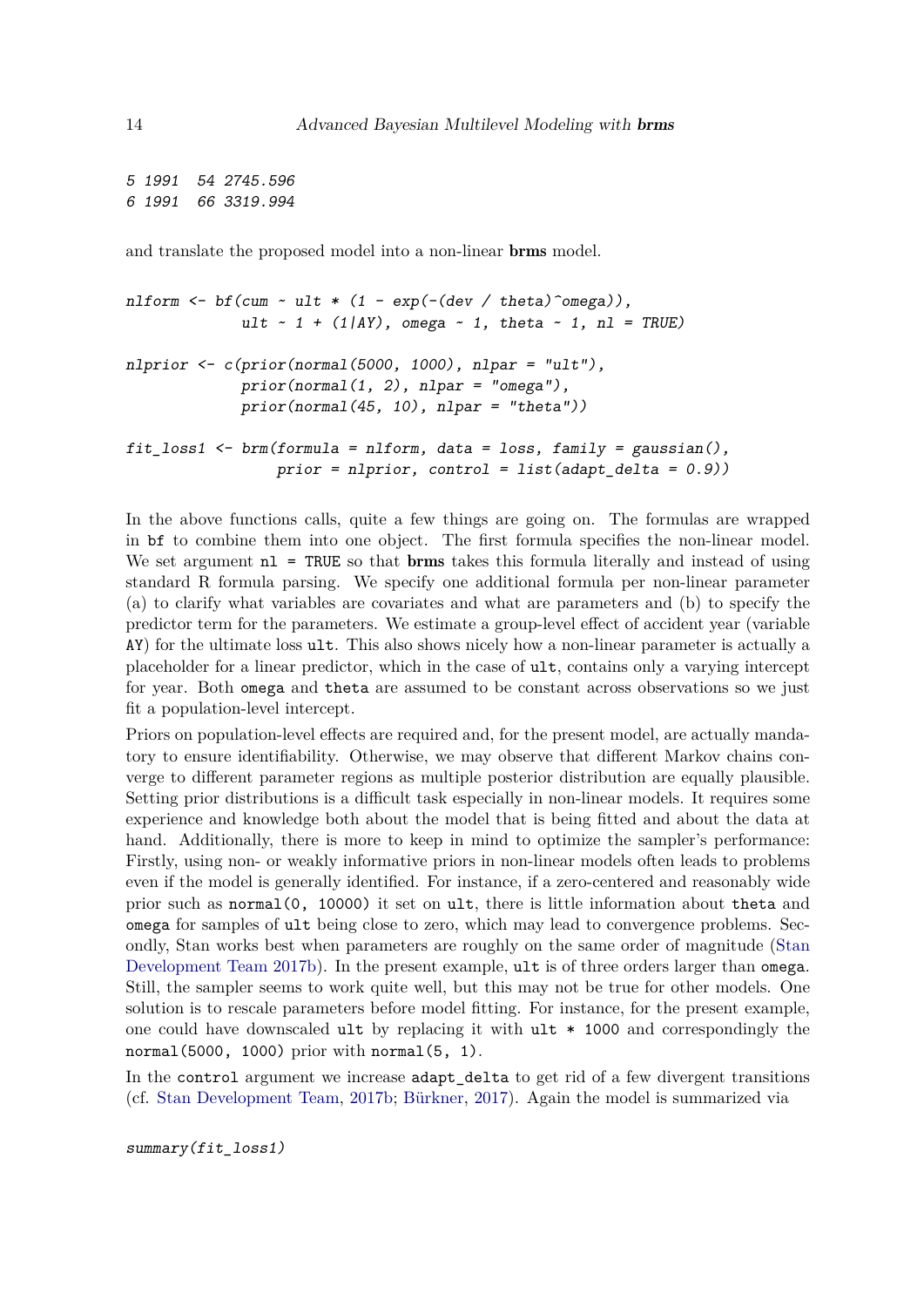```
Family: gaussian (identity)
Formula: cum ~ ult * (1 - exp(-(dev / theta)^omega))
        ult ~ 1 + (1 | AY)
        omega ~ 1
        theta ~ 1
  Data: loss (Number of observations: 55)
Samples: 4 chains, each with iter = 2000; warmup = 1000; thin = 1;
        total post-warmup samples = 4000
  WAIC: Not computed
Group-Level Effects:
~AY (Number of levels: 10)
                 Estimate Est.Error l-95% CI u-95% CI Eff.Sample Rhat
sd(ult_Intercept) 745.74 231.31 421.05 1306.04 916 1
Population-Level Effects:
               Estimate Est.Error l-95% CI u-95% CI Eff.Sample Rhat
ult_Intercept 5273.70 292.34 4707.11 5852.28 798 1
omega_Intercept 1.34 0.05 1.24 1.43 2167 1
theta_Intercept 46.07 2.09 42.38 50.57 1896 1
Family Specific Parameters:
     Estimate Est.Error l-95% CI u-95% CI Eff.Sample Rhat
sigma 139.93 15.52 113.6 175.33 2358 1
Samples were drawn using sampling(NUTS). For each parameter, Eff.Sample
is a crude measure of effective sample size, and Rhat is the potential
scale reduction factor on split chains (at convergence, Rhat = 1).
as well as
conditional_effects(fit_loss1)
(see Figure 5). We can also visualize the cumulative insurance loss over time separately for
each year.
conditions <- data.frame(AY = unique(loss$AY))
```

```
rownames(conditions) <- unique(loss$AY)
me_year <- conditional_effects(fit_loss1, conditions = conditions,
                               re_formula = NULL, method = "predict")
plot(me_year, ncol = 5, points = TRUE)
```
(see Figure [6\)](#page-16-0). It is evident that there is some variation in cumulative loss across accident years, for instance due to natural disasters happening only in certain years. Further, we see that the uncertainty in the predicted cumulative loss is larger for later years with fewer available data points.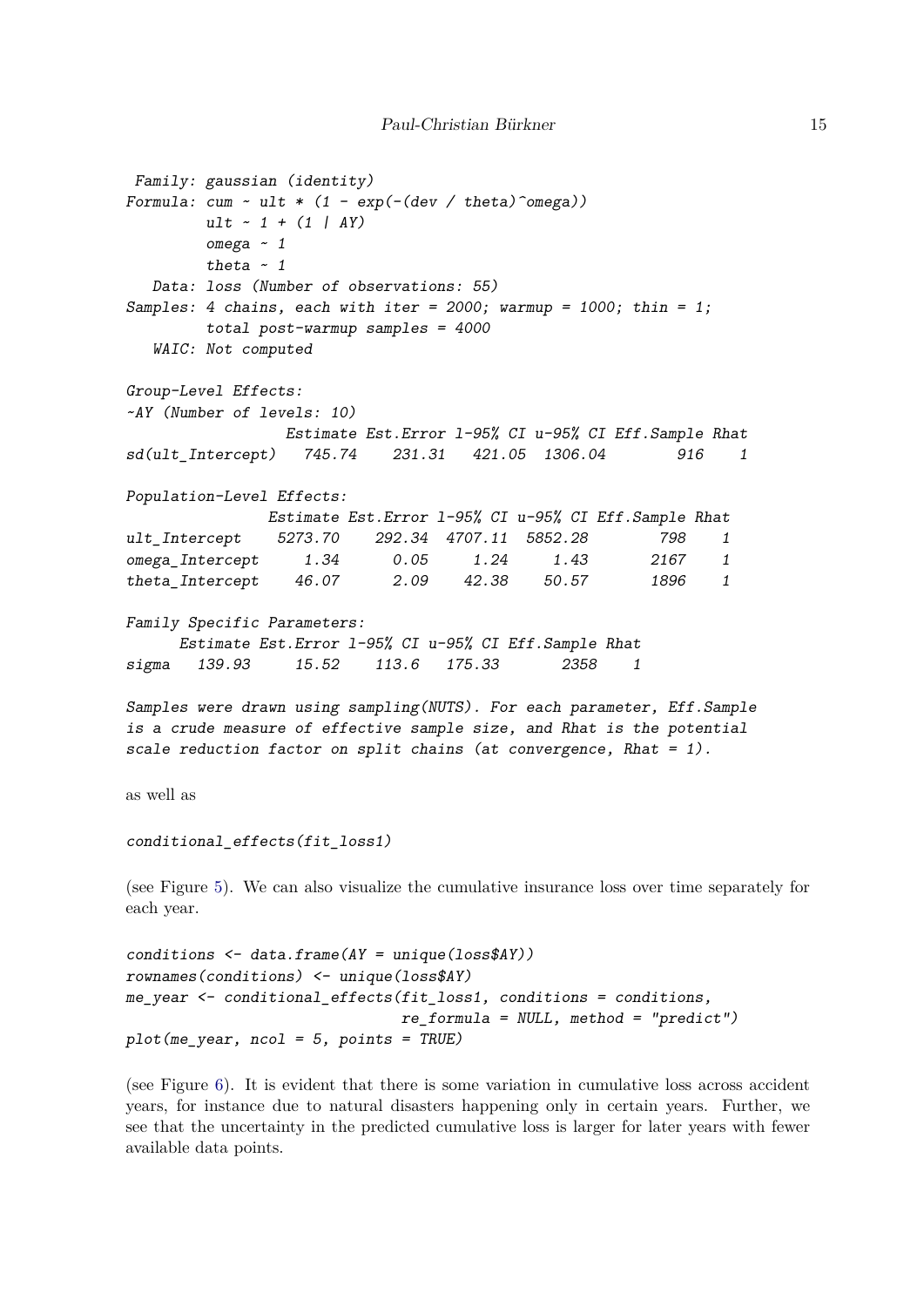

<span id="page-15-0"></span>Figure 5: Conditional effects plots of the fit\_loss1 model.

In the above model, we considered omega and delta to be constant across years, which may not necessarily be true. We can easily investigate this by fitting varying intercepts for all three non-linear parameters also estimating group-level correlation using the above introduced ID syntax.

```
nlform2 <- bf(cum ~ ult * (1 - exp(-(dev / theta)^omega)),
              ult ~ 1 + (1|ID1|AY), omega ~ 1 + (1|ID1|AY),
              theta ~ 1 + (1|ID1|AY), nl = TRUE)
fit_loss2 <- update(fit_loss1, formula = nlform2,
                    control = list(adapt_delta = 0.90))
```
We could have also specified all predictor terms more conveniently within one formula as

*ult + omega + theta ~ 1 + (1|ID1|AY)*

because the structure of the predictor terms is identical. To compare model fit, we perform leave-one-out cross-validation.

*LOO(fit\_loss1, fit\_loss2)*

|                                  | <i>LOOIC</i> SE |  |
|----------------------------------|-----------------|--|
| fit loss1                        | 715.44 19.24    |  |
| fit loss2                        | 720.60 19.85    |  |
| fit loss1 - fit loss2 -5.15 5.34 |                 |  |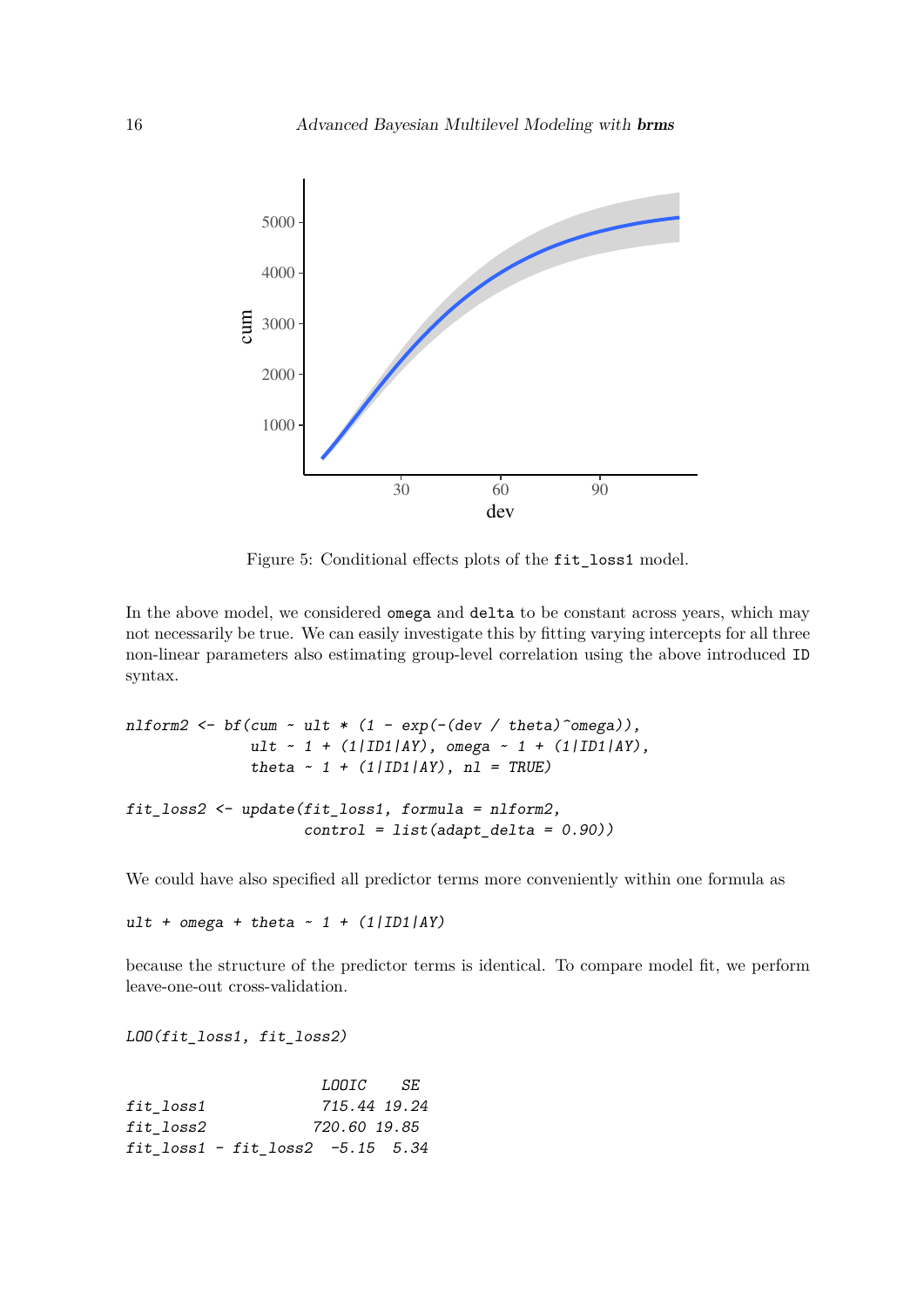

<span id="page-16-0"></span>Figure 6: Conditional effects plots of the fit loss1 model separately for each accident year.

Since smaller values indicate better expected out-of-sample predictions and thus better model fit, the simpler model that only has a varying intercept over parameter ult is preferred. This may not be overly surprising, given that three varying intercepts as well as three group-level correlations are probably overkill for data containing only 55 observations. Nevertheless, it nicely demonstrates how to apply the ID syntax in practice. More examples of non-linear models can be found in vignette("brms\_nonlinear").

### **4.4. Example 4: Performance of school children**

Suppose that we want to predict the performance of students in the final exams at the end of the year. There are many variables to consider, but one important factor will clearly be school membership. Schools might differ in the ratio of teachers and students, the general quality of teaching, in the cognitive ability of the students they draw, or other factors we are not aware of that induce dependency among students of the same school. Thus, it is advised to apply a multilevel modeling techniques including school membership as a group-level term. Of course, we should account for class membership and other levels of the educational hierarchy as well, but for the purpose of the present example, we will focus on schools only. Usually, accounting for school membership is pretty-straight forward by simply adding a varying intercept to the formula: (1 | school). However, a non-negligible number of students might change schools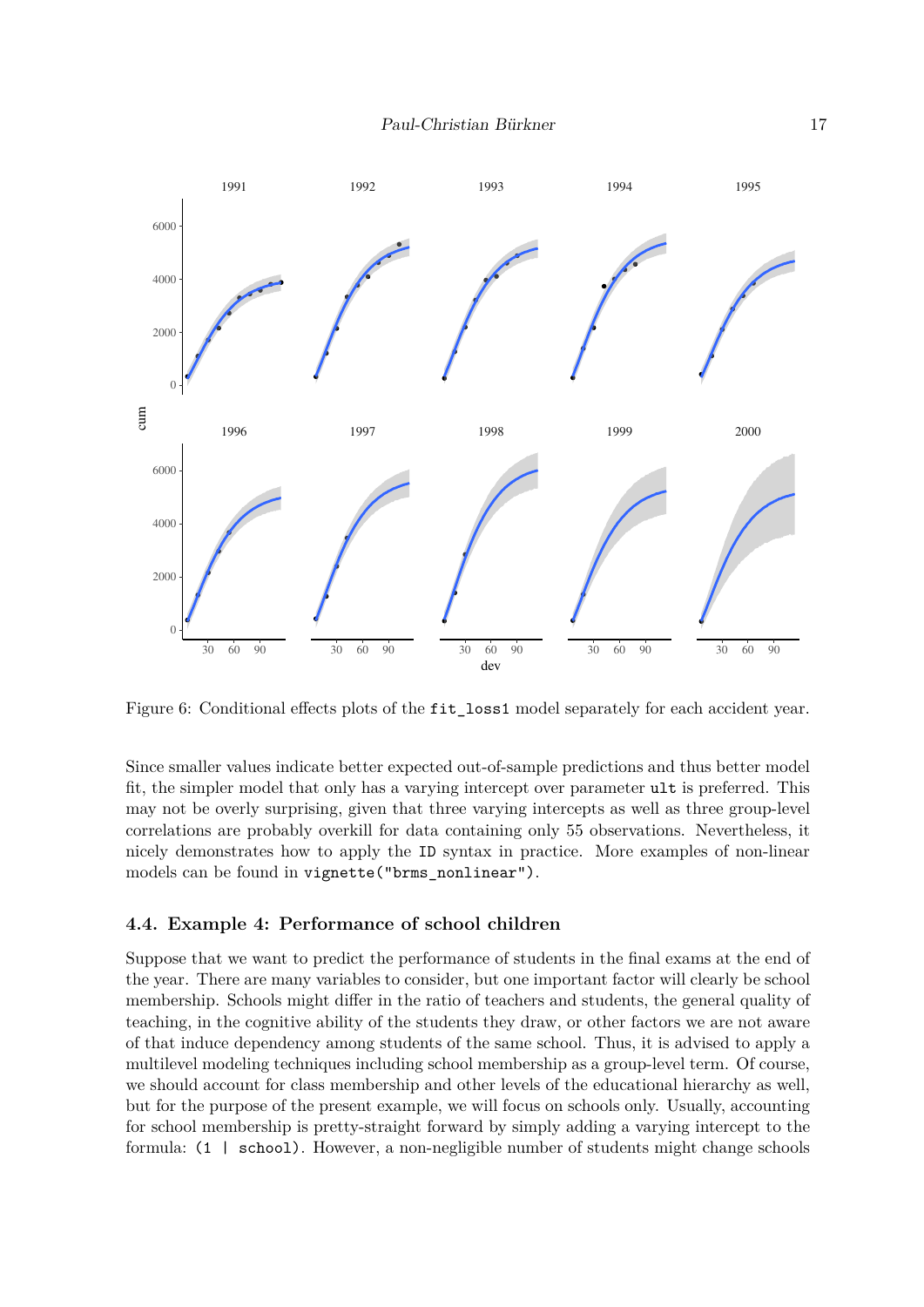during the year. This would result in a situation where one student is a member of multiple schools and so we need a multi-membership model. Setting up such a model not only requires information on the different schools students attend during the year, but also the amount of time spend at each school. The latter can be used to weight the influence each school has on its students, since more time attending a school will likely result in greater influence. For now, let us assume that students change schools maximally once a year and spend equal time at each school. We will later see how to relax these assumptions.

Real educational data are usually relatively large and complex so that we simulate our own data for the purpose of this tutorial paper. We simulate 10 schools and 1000 students, with each school having the same expected number of 100 students. We model 10% of students as changing schools.

```
data_mm <- sim_multi_mem(nschools = 10, nstudents = 1000, change = 0.1)
head(data_mm)
```
*s1 s2 w1 w2 y 1 8 9 0.5 0.5 16.27422 2 10 9 0.5 0.5 18.71387 3 5 3 0.5 0.5 23.65319 4 3 5 0.5 0.5 22.35204 5 5 3 0.5 0.5 16.38019 6 10 6 0.5 0.5 17.63494*

The code of function sim\_multi\_mem can be found in the online supplement of the present paper. For reasons of better illustration, students changing schools appear in the first rows of the data. Data of students being only at a single school looks as follows:

*data\_mm[101:106, ]*

*s1 s2 w1 w2 y 101 2 2 0.5 0.5 27.247851 102 9 9 0.5 0.5 24.041427 103 4 4 0.5 0.5 12.575001 104 2 2 0.5 0.5 21.203644 105 4 4 0.5 0.5 12.856166 106 4 4 0.5 0.5 9.740174*

Thus, school variables are identical, but we still have to specify both in order to pass the data appropriately. Incorporating no other predictors into the model for simplicity, a multimembership model is specified as

*fit\_mm <- brm(y ~ 1 + (1 | mm(s1, s2)), data = data\_mm)* 

The only new syntax element is that multiple grouping factors ( $s1$  and  $s2$ ) are wrapped in mm. Everything else remains exactly the same. Note that we did not specify the relative weights of schools for each student and thus, by default, equal weights are assumed.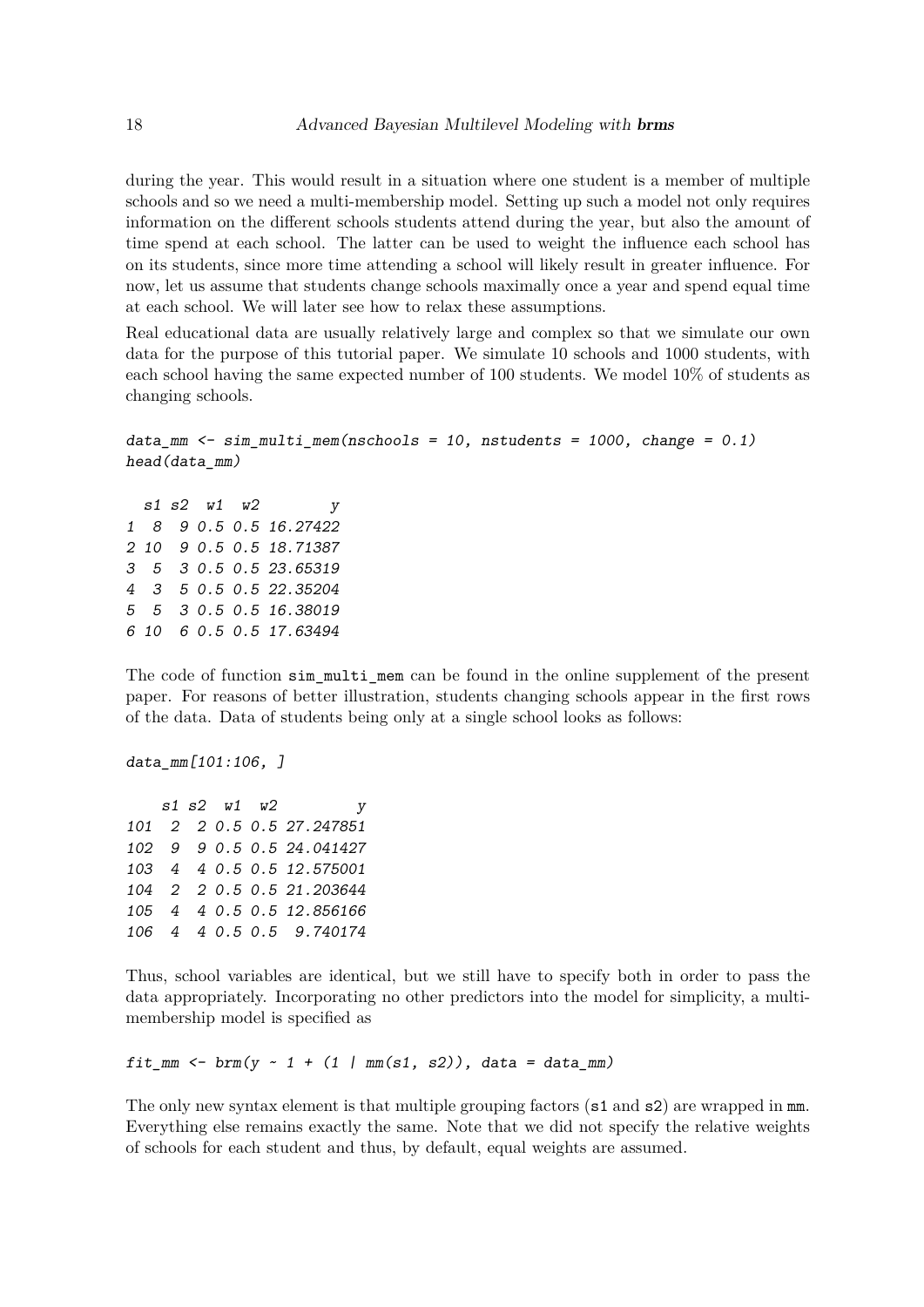```
summary(fit_mm)
Family: gaussian (identity)
Formula: y ~ 1 + (1 | mm(s1, s2))
  Data: data_mm (Number of observations: 1000)
Samples: 4 chains, each with iter = 2000; warmup = 1000; thin = 1;
        total post-warmup samples = 4000
  WAIC: Not computed
Group-Level Effects:
~mms1s2 (Number of levels: 10)
             Estimate Est.Error l-95% CI u-95% CI Eff.Sample Rhat
sd(Intercept) 2.76 0.82 1.69 4.74 682 1.01
Population-Level Effects:
         Estimate Est.Error l-95% CI u-95% CI Eff.Sample Rhat
Intercept 19 0.93 17.06 20.8 610 1
Family Specific Parameters:
     Estimate Est.Error l-95% CI u-95% CI Eff.Sample Rhat
sigma 3.58 0.08 3.43 3.75 2117 1
Samples were drawn using sampling(NUTS). For each parameter, Eff.Sample
is a crude measure of effective sample size, and Rhat is the potential
scale reduction factor on split chains (at convergence, Rhat = 1).
```
With regard to the assumptions made in the above example, it is unlikely that all children who change schools stay in both schools equally long. To relax this assumption, we have to specify weights. First, we amend the simulated data to contain non-equal weights for students changing schools. For all other students, weighting does of course not matter as they stay in the same school anyway.

```
data_mm[1:100, "w1"] <- runif(100, 0, 1)
data_mm[1:100, "w2"] <- 1 - data_mm[1:100, "w1"]
head(data_mm)
 s1 s2 w1 w2 y
```
*1 8 9 0.3403258 0.65967423 16.27422 2 10 9 0.1771435 0.82285652 18.71387 3 5 3 0.9059811 0.09401892 23.65319 4 3 5 0.4432007 0.55679930 22.35204 5 5 3 0.8052026 0.19479738 16.38019 6 10 6 0.5610243 0.43897567 17.63494*

Incorporating these weights into the model is straight forward.

```
fit_mm2 <- brm(y ~ 1 + (1 | mm(s1, s2, weights = cbind(w1, w2))),
              data = data_mm)
```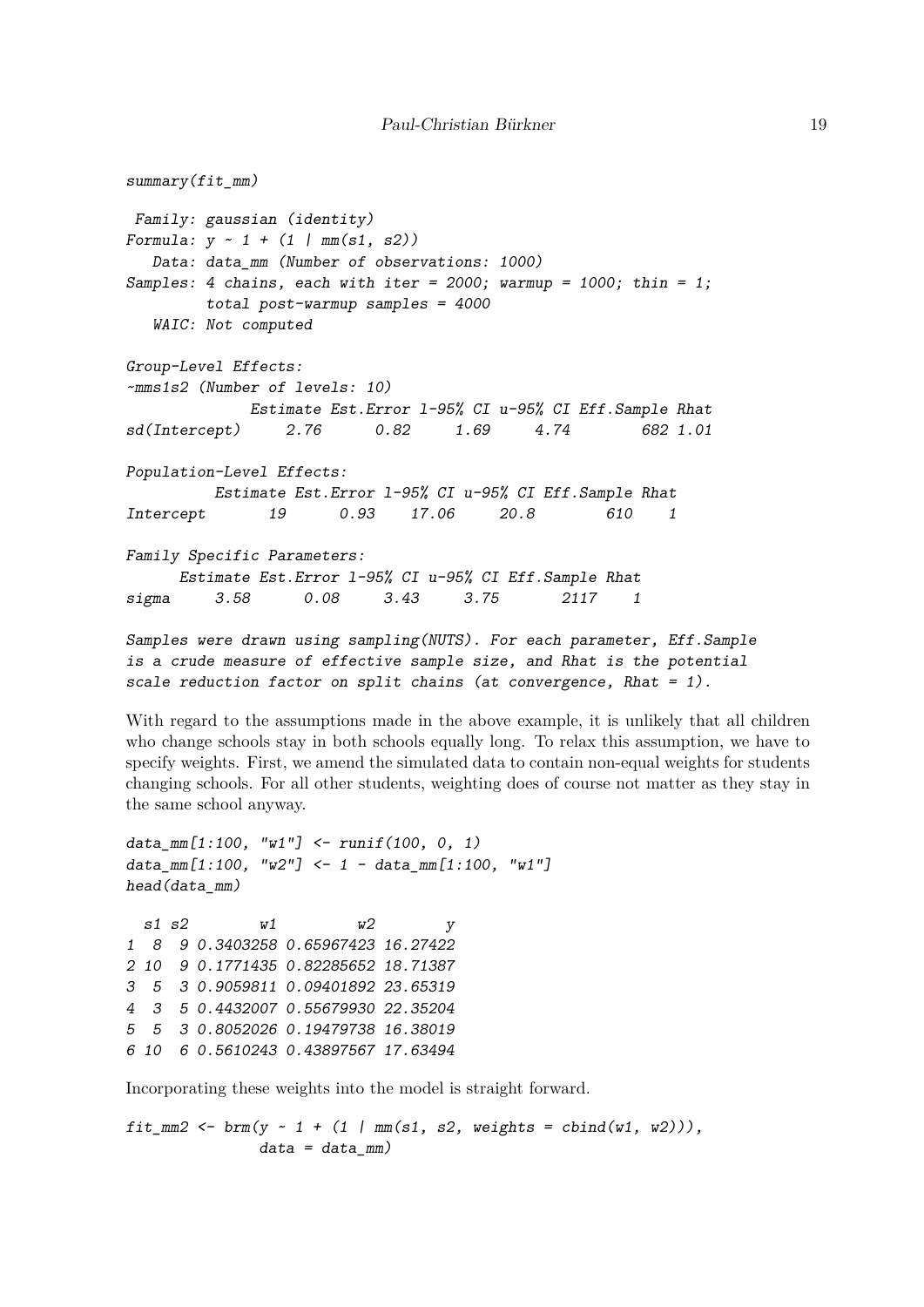The summary output is similar to the previous, so we do not show it here. The second assumption that students change schools only once a year, may also easily be relaxed by providing more than two grouping factors, say, mm(s1, s2, s3).

## **5. Comparison between packages**

Over the years, many R packages have been developed that implement MLMs, each being more or less general in their supported models. In [Bürkner](#page-20-3) [\(2017\)](#page-20-3), I compared brms with lme4 [\(Bates](#page-20-4) *et al.* [2015\)](#page-20-4), MCMCglmm [\(Hadfield 2010\)](#page-22-12), rstanarm [\(Stan Development Team](#page-23-3) [2017a\)](#page-23-3), and rethinking [\(McElreath 2017\)](#page-22-15). Since then, quite a few new features have been added in particular to brms and rstanarm. Accordingly, in the present paper, I will update these comparisons, but focus on brms, rstanarm, and MCMCglmm as the possibly most important R packages implementing Bayesian MLMs. While brms and rstanarm are both based on the probabilistic programming language Stan, MCMCglmm implements its own custom MCMC algorithm. Modeling options and other important information of these packages are summarized in Table [1](#page-21-0) and will be discussed in detail below.

Regarding general model classes, all three packages support the most common types such as linear, count data and certain survival models. Currently, brms and MCMCglmm provide more flexibility when modeling categorical and ordinal data. Additionally, they offer support for zero-inflated and hurdle models to account for access zeros in the data (see Example 1 above). For survival  $/$  time-to-event models, **rstanarm** offers great flexibility via the stan<sub>l</sub> function, which allows for complex association structures between time-to-event data and one or more models of longitudinal covariates (for details see [https://cran.r-project.org/](https://cran.r-project.org/web/packages/rstanarm/vignettes/jm.html) [web/packages/rstanarm/vignettes/jm.html](https://cran.r-project.org/web/packages/rstanarm/vignettes/jm.html)). Model classes currently specific to brms are robust linear models using Student's t-distribution (family student) as well as response times models via the exponentially modified Gaussian (family exgaussian) distribution or the Wiener diffusion model (family wiener). The latter allows to simultaneously model dichotomous decisions and their corresponding response times (for a detailed example see <http://singmann.org/wiener-model-analysis-with-brms-part-i/>).

All three packages offer many additional modeling options, with brms currently having the greatest flexibility (see Table [1](#page-21-0) for a summary). Moreover, the packages differ in the general framework, in which they are implemented: brms and MCMCglmm each come with a single model fitting function (brm and MCMCglmm respectively), through which all of their models can be specified. Further, their framework allows to seamlessly combine most modeling options with each other in the same model. In contrast, the approach of **ritionarm** is to emulate existing functions of other packages. This has the advantage of an easier transition between classical and Bayesian models, since the syntax used to specify models stays the same. However, it comes with the main disadvantage that many modeling options cannot be used in combination within the same model.

Information criteria are available in all three packages. The advantages of WAIC and LOO implemented in **brms** and **rstanarm**, are their less restrictive assumptions and that their standard errors can be easily estimated to get a better sense of the uncertainty in the criteria. Comparing the prior options of the packages, **brms** offers a little more flexibility than **MCM**-Cglmm and rstanarm, as virtually any prior distribution can be applied on population-level effects as well as on the standard deviations of group-level effects. In addition, I believe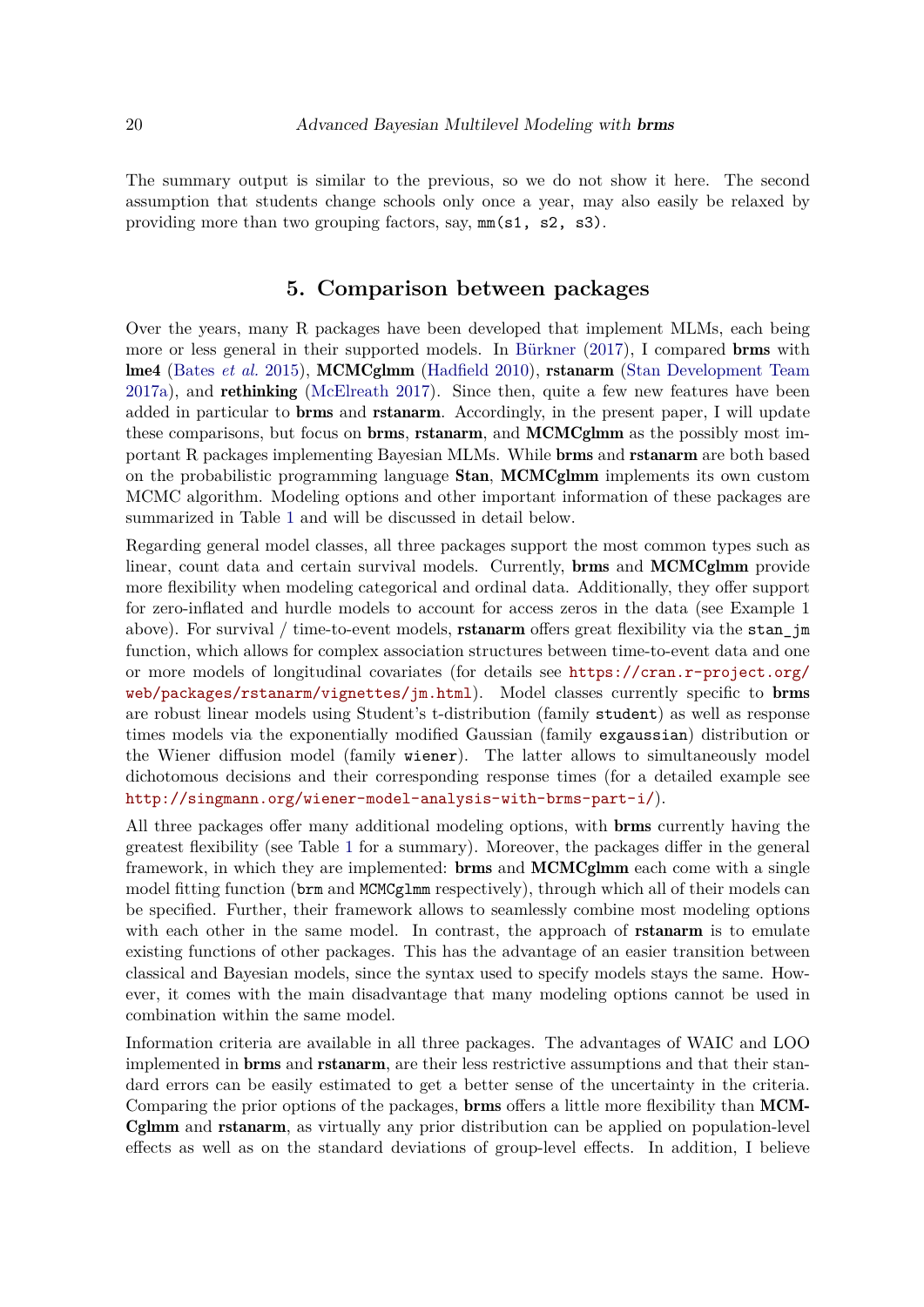that the way priors are specified in brms is more intuitive as it is directly evident what prior is actually applied. In brms, Bayes factors are available both via Savage-Dickey ratios [\(Wagenmakers, Lodewyckx, Kuriyal, and Grasman 2010\)](#page-23-13) and bridge-sampling [\(Gronau and](#page-22-16) [Singmann 2017\)](#page-22-16), while rstanarm allows for the latter option. For a detailed comparison with respect to sampling efficiency, see [Bürkner](#page-20-3) [\(2017\)](#page-20-3).

## **6. Conclusion**

The present paper is meant to introduce R users and developers to the extended lme4 formula syntax applied in **brms**. Only a subset of modeling options were discussed in detail, which ensured the paper was not too broad. For some of the more basic models that brms can fit, see [Bürkner](#page-20-3) [\(2017\)](#page-20-3). Many more examples can be found in the growing number of vignettes accompanying the package (see vignette(package = "brms") for an overview).

To date, brms is already one of the most flexible R packages when it comes to regression modeling. However, for the future, there are quite a few more features that I am planning to implement (see <https://github.com/paul-buerkner/brms/issues> for the current list of issues). In addition to smaller, incremental updates, I have two specific features in mind: (1) latent variables estimated via confirmatory factor analysis and (2) missing value imputation. I receive ideas and suggestions from users almost every day – for which I am always grateful – and so the list of features that will be implemented in the proceeding versions of brms will continue to grow.

## **Acknowledgments**

First of all, I would like to thank the Stan Development Team for creating the probabilistic programming language Stan, which is an incredibly powerful and flexible tool for performing full Bayesian inference. Without it, **brms** could not fit a single model. Furthermore, I want to thank Heinz Holling, Donald Williams and Ruben Arslan for valuable comments on earlier versions of the paper. I also would like to thank the many users who reported bugs or had ideas for new features, thus helping to continuously improve brms.

## **References**

- <span id="page-20-4"></span>Bates D, Mächler M, Bolker B, Walker S (2015). "Fitting Linear Mixed-Effects Models Using lme4." *Journal of Statistical Software*, **67**(1), 1–48.
- <span id="page-20-2"></span>Betancourt M (2017). "A Conceptual Introduction to Hamiltonian Monte Carlo." *arXiv preprint*. URL <https://arxiv.org/pdf/1701.02434.pdf>.
- <span id="page-20-1"></span>Betancourt M, Byrne S, Livingstone S, Girolami M (2014). "The Geometric Foundations of Hamiltonian Monte Carlo." *arXiv preprint arXiv:1410.5110*.
- <span id="page-20-0"></span>Brown H, Prescott R (2015). *Applied Mixed Models in Medicine*. John Wiley & Sons.
- <span id="page-20-3"></span>Bürkner PC (2017). "brms: An R Package for Bayesian Multilevel Models using Stan." *Journal of Statistical Software*.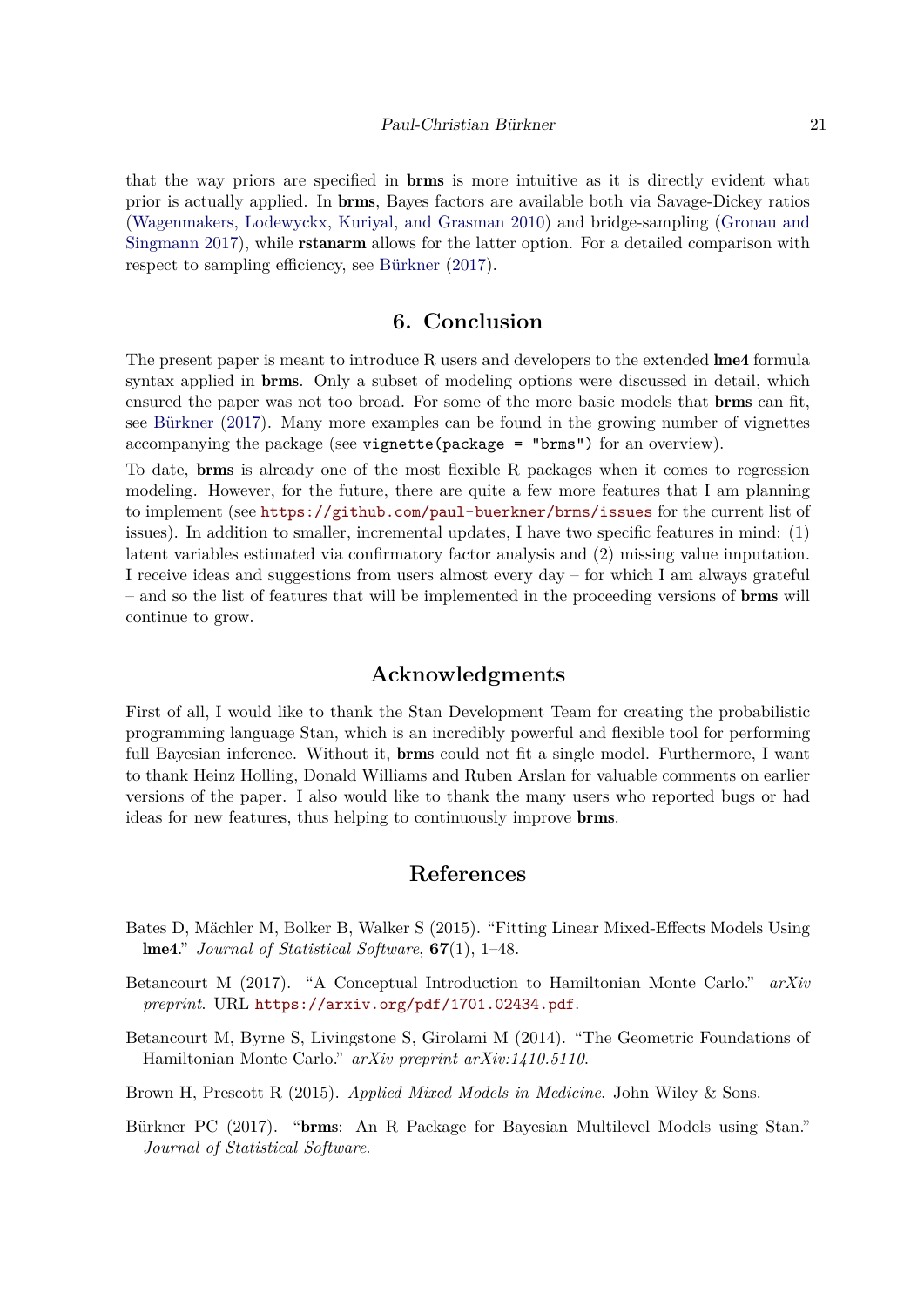|                                 | brms      | rstanarm                | <b>MCMCglmm</b>         |
|---------------------------------|-----------|-------------------------|-------------------------|
| Model classes                   |           |                         |                         |
| Linear models                   | yes       | yes                     | yes                     |
| Robust linear models            | yes       | no                      | no                      |
| Count data models               | yes       | yes                     | yes                     |
| Survival models                 | yes       | yes <sup>1</sup>        | yes                     |
| Response times models           | yes       | no                      | no                      |
| Beta models                     | yes       | yes                     | no                      |
| Categorical models              | yes       | yes <sup>2</sup>        | yes                     |
| Multinomial models              | no        | no                      | yes                     |
| Ordinal models                  | various   | cumulative <sup>2</sup> | cumulative              |
| Zero-inflated and hurdle models | yes       | no                      | yes                     |
| Modeling options                |           |                         |                         |
| Variable link functions         | various   | various                 | $\mathbf{no}$           |
| Multilevel structures           | yes       | yes                     | yes                     |
| Multi-membership                | yes       | $\mathop{\mathrm{no}}$  | yes                     |
| Multivariate responses          | yes       | yes <sup>3</sup>        | yes                     |
| Non-linear predictors           | yes       | limited <sup>4</sup>    | no                      |
| Distributional regression       | yes       | no                      | no                      |
| Finite mixtures                 | yes       | no                      | no                      |
| Splines (additive models)       | yes       | yes                     | yes                     |
| Gaussian Processes              | yes       | $\mathop{\mathrm{no}}$  | no                      |
| Temporal autocorrelation        | yes       | $yes^{2,5}$             | no                      |
| Spatial autocorrelation         | yes       | $yes^{2,5}$             | no                      |
| Monotonic effects               | yes       | no                      | no                      |
| Category specific effects       | yes       | no                      | no                      |
| Measurement error               | yes       | no                      | no                      |
| Weights                         | yes       | yes                     | no                      |
| Offset                          | yes       | yes                     | using priors            |
| Censored data                   | yes       | yes <sup>1</sup>        | yes                     |
| Truncated data                  | yes       | no                      | no                      |
| Customized covariances          | yes       | no                      | yes                     |
| Missing value imputation        | no        | no                      | no                      |
| Bayesian specifics              |           |                         |                         |
| Population-level priors         | flexible  | flexible                | normal                  |
| Group-level priors              | normal    | normal                  | normal                  |
| Covariance priors               | flexible  | restricted <sup>6</sup> | restricted <sup>7</sup> |
| Bayes factors                   | yes       | yes <sup>8</sup>        | no                      |
| Parallelization                 | yes       | yes                     | $\mathop{\mathrm{no}}$  |
| Other                           |           |                         |                         |
| Estimator                       | HMC, NUTS | HMC, NUTS               | $MH, Gibbs^9$           |
| Information criterion           | WAIC, LOO | WAIC, LOO               | DIC                     |
| $C++$ compiler required         | yes       | $\mathop{\mathrm{no}}$  | $\mathop{\mathrm{no}}$  |

<span id="page-21-0"></span>Table 1: Comparison of the capabilities of the brms, rstanarm and MCMCglmm packages. Notes: (1) Advanced functionality available via stan\_jm. (2) No group-level terms and related functionality allowed. (3) Cannot be combined with other modeling options such as splines. (4) Functionality limited to linear Gaussian models and certein prespecified non-linear functions. (5) Functionality available only on GitHub branches ([https:](https://github.com/stan-dev/rstanarm) [//github.com/stan-dev/rstanarm](https://github.com/stan-dev/rstanarm)). (6) For details see [Hadfield](#page-22-12) [\(2010\)](#page-22-12). (7) For details see <https://github.com/stan-dev/rstanarm/wiki/Prior-distributions>. (8) Available via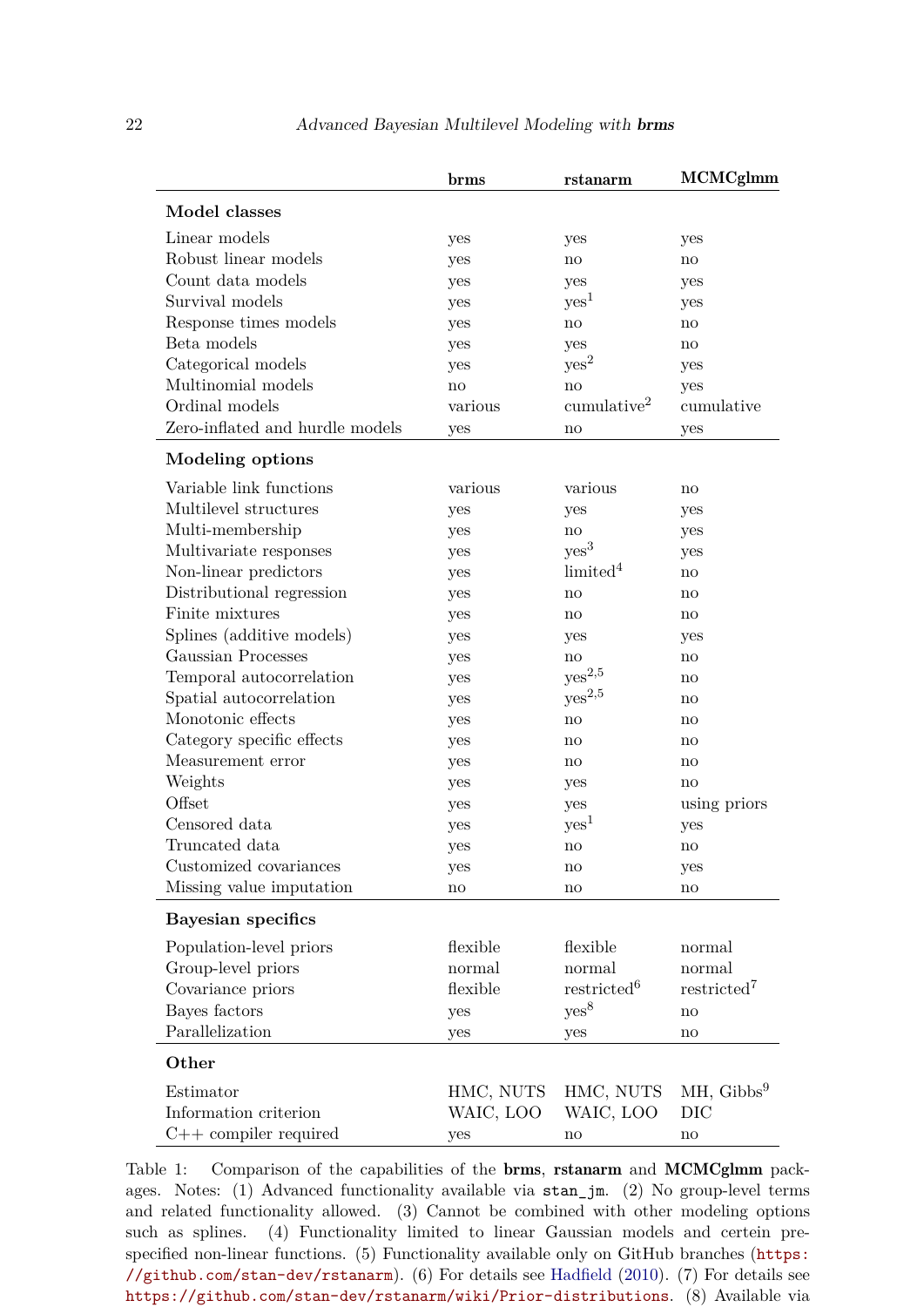- <span id="page-22-0"></span>Bürkner PC (2018). "Advanced Bayesian Multilevel Modeling with the R Package brms." *The R Journal*, **10**(1), 395–411. [doi:10.32614/RJ-2018-017](https://doi.org/10.32614/RJ-2018-017).
- <span id="page-22-8"></span>Carpenter B, Gelman A, Hoffman M, Lee D, Goodrich B, Betancourt M, Brubaker MA, Guo J, Li P, Ridell A (2017). "Stan: A Probabilistic Programming Language." *Journal of Statistical Software*.
- <span id="page-22-1"></span>Demidenko E (2013). *Mixed Models: Theory and Applications with R*. John Wiley & Sons.
- <span id="page-22-9"></span>Duane S, Kennedy AD, Pendleton BJ, Roweth D (1987). "Hybrid Monte Carlo." *Physics Letters B*, **195**(2), 216–222.
- <span id="page-22-14"></span>Fahrmeir L, Kneib T, Lang S, Marx B (2013). *Regression: models, methods and applications*. Springer Science & Business Media.
- <span id="page-22-7"></span>Gelman A, Carlin JB, Stern HS, Rubin DB (2014). *Bayesian Data Analysis*, volume 2. Taylor & Francis.
- <span id="page-22-2"></span>Gelman A, Hill J (2006). *Data Analysis Using Regression and Multilevel/Hierarchical Models*. Cambridge University Press.
- <span id="page-22-16"></span>Gronau QF, Singmann H (2017). *bridgesampling: Bridge Sampling for Marginal Likelihoods and Bayes Factors*. R package version 0.4-0, URL [https://CRAN.R-project.org/](https://CRAN.R-project.org/package=bridgesampling) [package=bridgesampling](https://CRAN.R-project.org/package=bridgesampling).
- <span id="page-22-12"></span>Hadfield JD (2010). "MCMC Methods for Multi-Response Generalized Linear Mixed Models: the MCMCglmm R Package." *Journal of Statistical Software*, **33**(2), 1–22.
- <span id="page-22-6"></span>Hastie TJ, Tibshirani RJ (1990). *Generalized Additive Models*, volume 43. CRC Press.
- <span id="page-22-11"></span>Hoffman MD, Gelman A (2014). "The No-U-Turn Sampler: Adaptively Setting Path Lengths in Hamiltonian Monte Carlo." *The Journal of Machine Learning Research*, **15**(1), 1593– 1623.
- <span id="page-22-4"></span>Lindstrom MJ, Bates DM (1990). "Nonlinear Mixed Effects Models for Repeated Measures Data." *Biometrics*, pp. 673–687.
- <span id="page-22-15"></span>McElreath R (2017). *rethinking: Statistical Rethinking Course and Book Package*. R package version 1.59, URL <https://github.com/rmcelreath/rethinking>.
- <span id="page-22-10"></span>Neal RM (2011). *Handbook of Markov Chain Monte Carlo*, volume 2, chapter MCMC Using Hamiltonian Dynamics. CRC Press.
- <span id="page-22-3"></span>Pinheiro J, Bates D (2006). *Mixed-Effects Models in S and S-PLUS*. Springer-Verlage Science & Business Media.
- <span id="page-22-13"></span>Pinheiro J, Bates D, DebRoy S, Sarkar D, R Core Team (2016). nlme*: Linear and Nonlinear Mixed Effects Models*. R package version 3.1-124, URL [http://CRAN.R-project.org/](http://CRAN.R-project.org/package=nlme) [package=nlme](http://CRAN.R-project.org/package=nlme).

<span id="page-22-5"></span>Rasmussen CE, Williams CKI (2006). "Gaussian processes for machine learning."